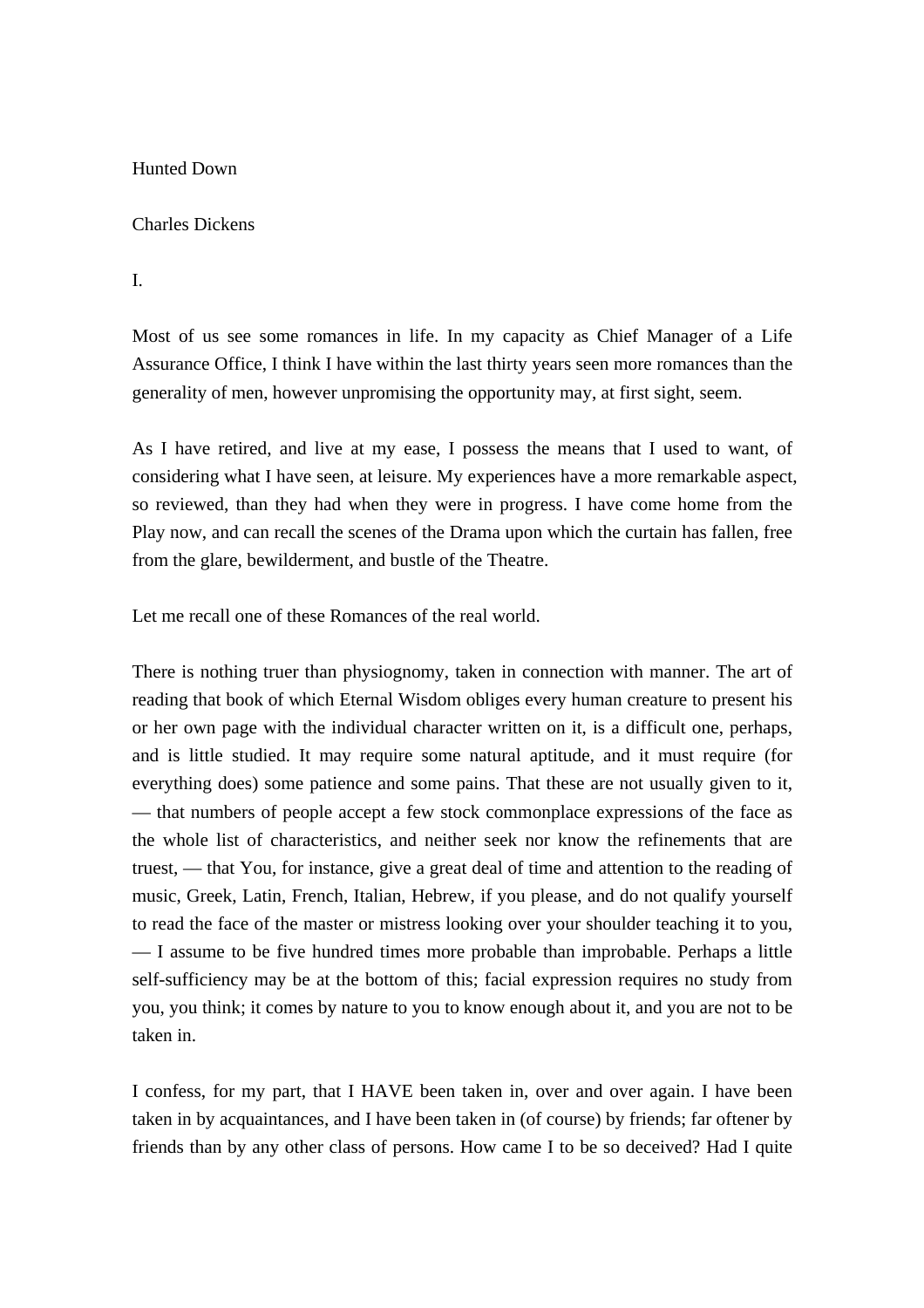#### misread their faces?

No. Believe me, my first impression of those people, founded on face and manner alone, was invariably true. My mistake was in suffering them to come nearer to me and explain themselves away.

### II.

The partition which separated my own office from our general outer office in the City was of thick plate-glass. I could see through it what passed in the outer office, without hearing a word. I had it put up in place of a wall that had been there for years, — ever since the house was built. It is no matter whether I did or did not make the change in order that I might derive my first impression of strangers, who came to us on business, from their faces alone, without being influenced by anything they said. Enough to mention that I turned my glass partition to that account, and that a Life Assurance Office is at all times exposed to be practised upon by the most crafty and cruel of the human race.

It was through my glass partition that I first saw the gentleman whose story I am going to tell.

He had come in without my observing it, and had put his hat and umbrella on the broad counter, and was bending over it to take some papers from one of the clerks. He was about forty or so, dark, exceedingly well dressed in black, — being in mourning, — and the hand he extended with a polite air, had a particularly well-fitting black-kid glove upon it. His hair, which was elaborately brushed and oiled, was parted straight up the middle; and he presented this parting to the clerk, exactly (to my thinking) as if he had said, in so many words: 'You must take me, if you please, my friend, just as I show myself. Come straight up here, follow the gravel path, keep off the grass, I allow no trespassing.'

I conceived a very great aversion to that man the moment I thus saw him.

He had asked for some of our printed forms, and the clerk was giving them to him and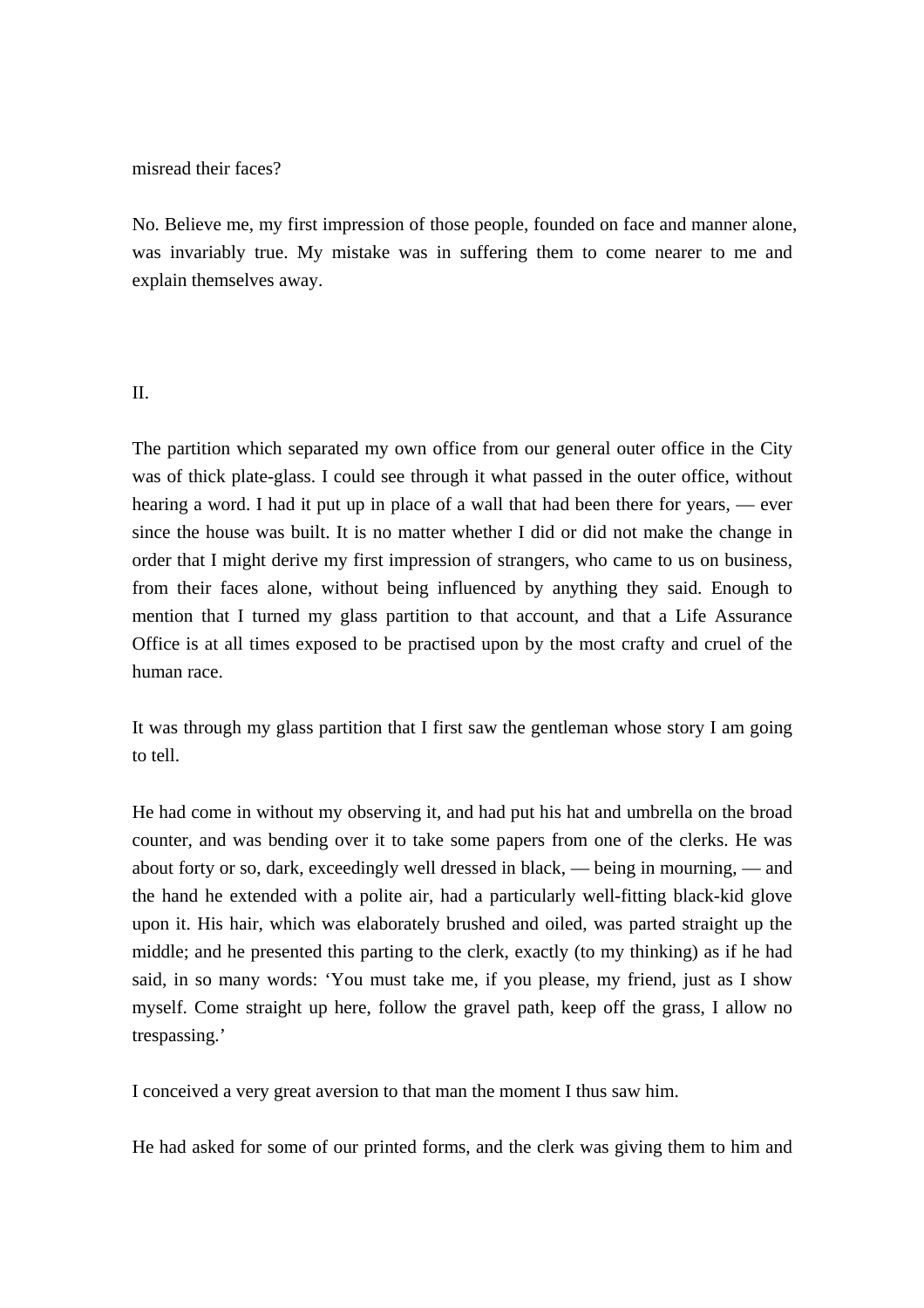explaining them. An obliged and agreeable smile was on his face, and his eyes met those of the clerk with a sprightly look. (I have known a vast quantity of nonsense talked about bad men not looking you in the face. Don't trust that conventional idea. Dishonesty will stare honesty out of countenance, any day in the week, if there is anything to be got by it.)

I saw, in the corner of his eyelash, that he became aware of my looking at him. Immediately he turned the parting in his hair toward the glass partition, as if he said to me with a sweet smile, 'Straight up here, if you please. Off the grass!'

In a few moments he had put on his hat and taken up his umbrella, and was gone.

I beckoned the clerk into my room, and asked, 'Who was that?'

He had the gentleman's card in his hand. 'Mr. Julius Slinkton, Middle Temple.'

'A barrister, Mr. Adams?'

'I think not, sir.'

'I should have thought him a clergyman, but for his having no Reverend here,' said I.

'Probably, from his appearance,' Mr. Adams replied, 'he is reading for orders.'

I should mention that he wore a dainty white cravat, and dainty linen altogether.

'What did he want, Mr. Adams?'

'Merely a form of proposal, sir, and form of reference.'

'Recommended here? Did he say?'

'Yes, he said he was recommended here by a friend of yours. He noticed you, but said that as he had not the pleasure of your personal acquaintance he would not trouble you.'

'Did he know my name?'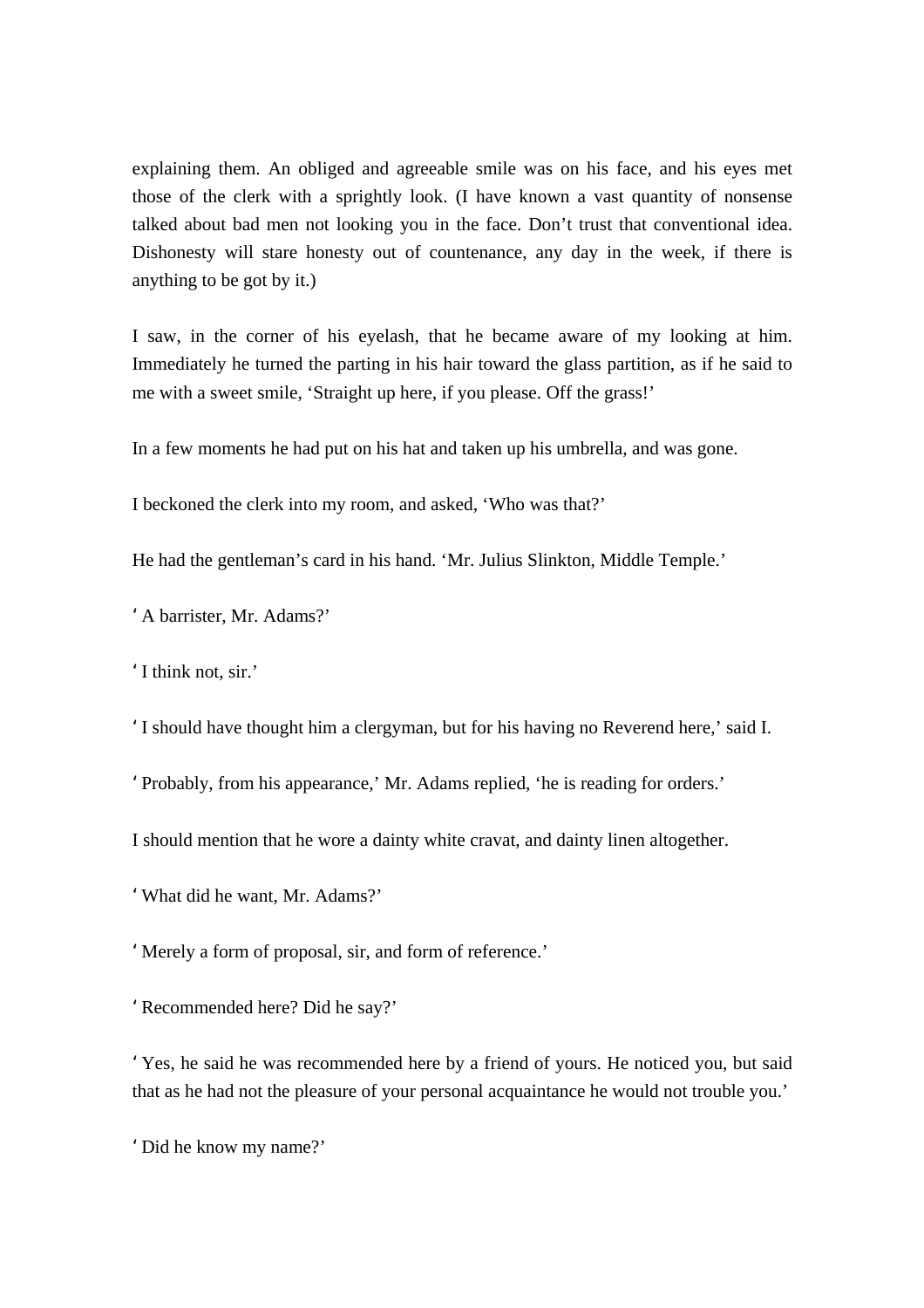'O yes, sir! He said, "There IS Mr. Sampson, I see!"'

'A well-spoken gentleman, apparently?'

'Remarkably so, sir.'

'Insinuating manners, apparently?'

'Very much so, indeed, sir.'

'Hah!' said I. 'I want nothing at present, Mr. Adams.'

Within a fortnight of that day I went to dine with a friend of mine, a merchant, a man of taste, who buys pictures and books, and the first man I saw among the company was Mr. Julius Slinkton. There he was, standing before the fire, with good large eyes and an open expression of face; but still (I thought) requiring everybody to come at him by the prepared way he offered, and by no other.

I noticed him ask my friend to introduce him to Mr. Sampson, and my friend did so. Mr. Slinkton was very happy to see me. Not too happy; there was no over-doing of the matter; happy in a thoroughly well-bred, perfectly unmeaning way.

'I thought you had met,' our host observed.

' No,' said Mr. Slinkton. 'I did look in at Mr. Sampson's office, on your recommendation; but I really did not feel justified in troubling Mr. Sampson himself, on a point in the everyday, routine of an ordinary clerk.'

I said I should have been glad to show him any attention on our friend's introduction.

'I am sure of that,' said he, 'and am much obliged. At another time, perhaps, I may be less delicate. Only, however, if I have real business; for I know, Mr. Sampson, how precious business time is, and what a vast number of impertinent people there are in the world<sup>'</sup>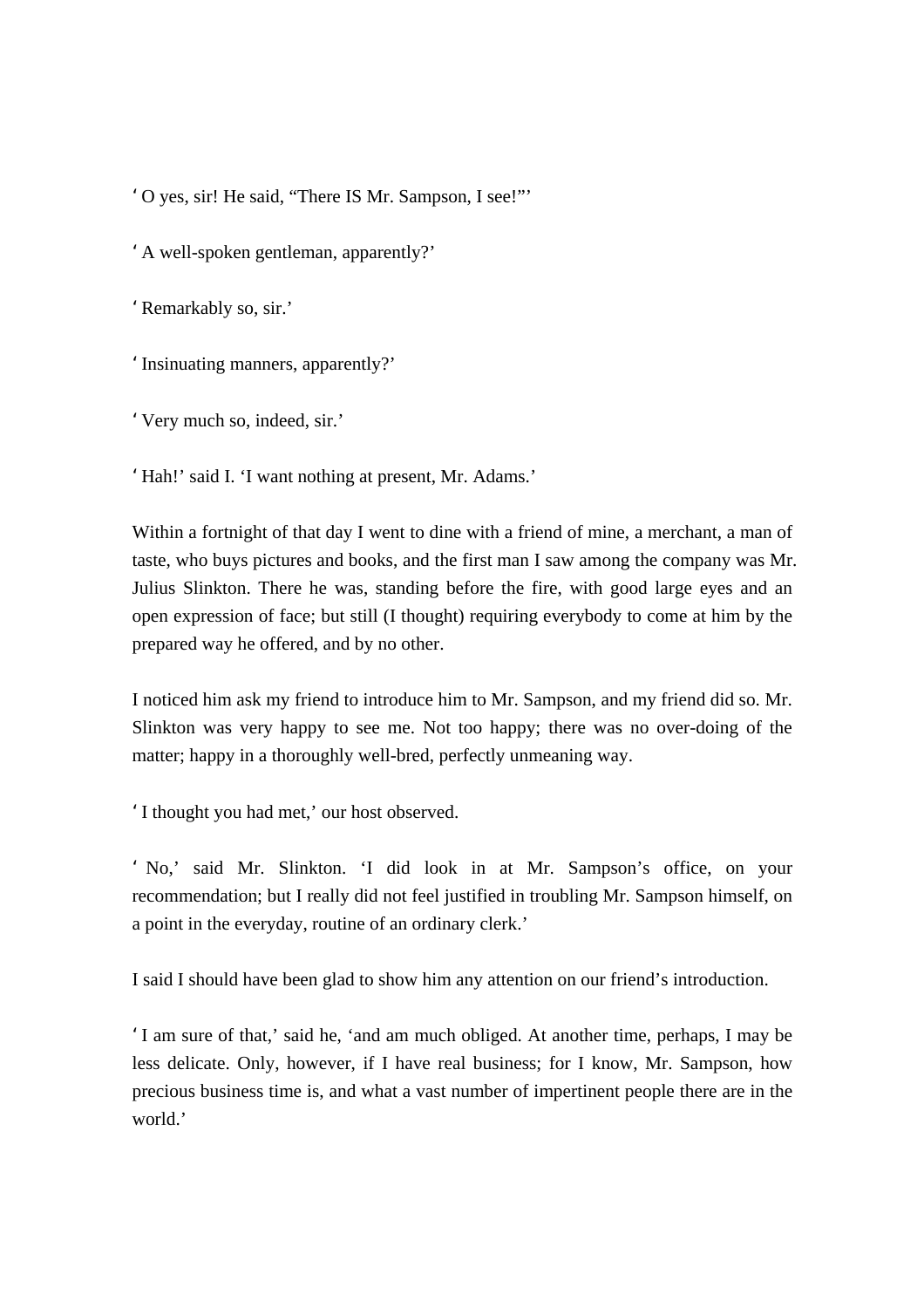I acknowledged his consideration with a slight bow. 'You were thinking,' said I, 'of effecting a policy on your life.'

'O dear no! I am afraid I am not so prudent as you pay me the compliment of supposing me to be, Mr. Sampson. I merely inquired for a friend. But you know what friends are in such matters. Nothing may ever come of it. I have the greatest reluctance to trouble men of business with inquiries for friends, knowing the probabilities to be a thousand to one that the friends will never follow them up. People are so fickle, so selfish, so inconsiderate. Don't you, in your business, find them so every day, Mr. Sampson?'

I was going to give a qualified answer; but he turned his smooth, white parting on me with its 'Straight up here, if you please!' and I answered 'Yes.'

'I hear, Mr. Sampson,' he resumed presently, for our friend had a new cook, and dinner was not so punctual as usual, 'that your profession has recently suffered a great loss.'

'In money?' said I.

He laughed at my ready association of loss with money, and replied, 'No, in talent and vigour.'

Not at once following out his allusion, I considered for a moment. 'HAS it sustained a loss of that kind?' said I. 'I was not aware of it.'

'Understand me, Mr. Sampson. I don't imagine that you have retired. It is not so bad as that. But Mr. Meltham — '

'O, to be sure!' said I. 'Yes! Mr. Meltham, the young actuary of the "Inestimable."'

'Just so,' he returned in a consoling way.

'He is a great loss. He was at once the most profound, the most original, and the most energetic man I have ever known connected with Life Assurance.'

I spoke strongly; for I had a high esteem and admiration for Meltham; and my gentleman had indefinitely conveyed to me some suspicion that he wanted to sneer at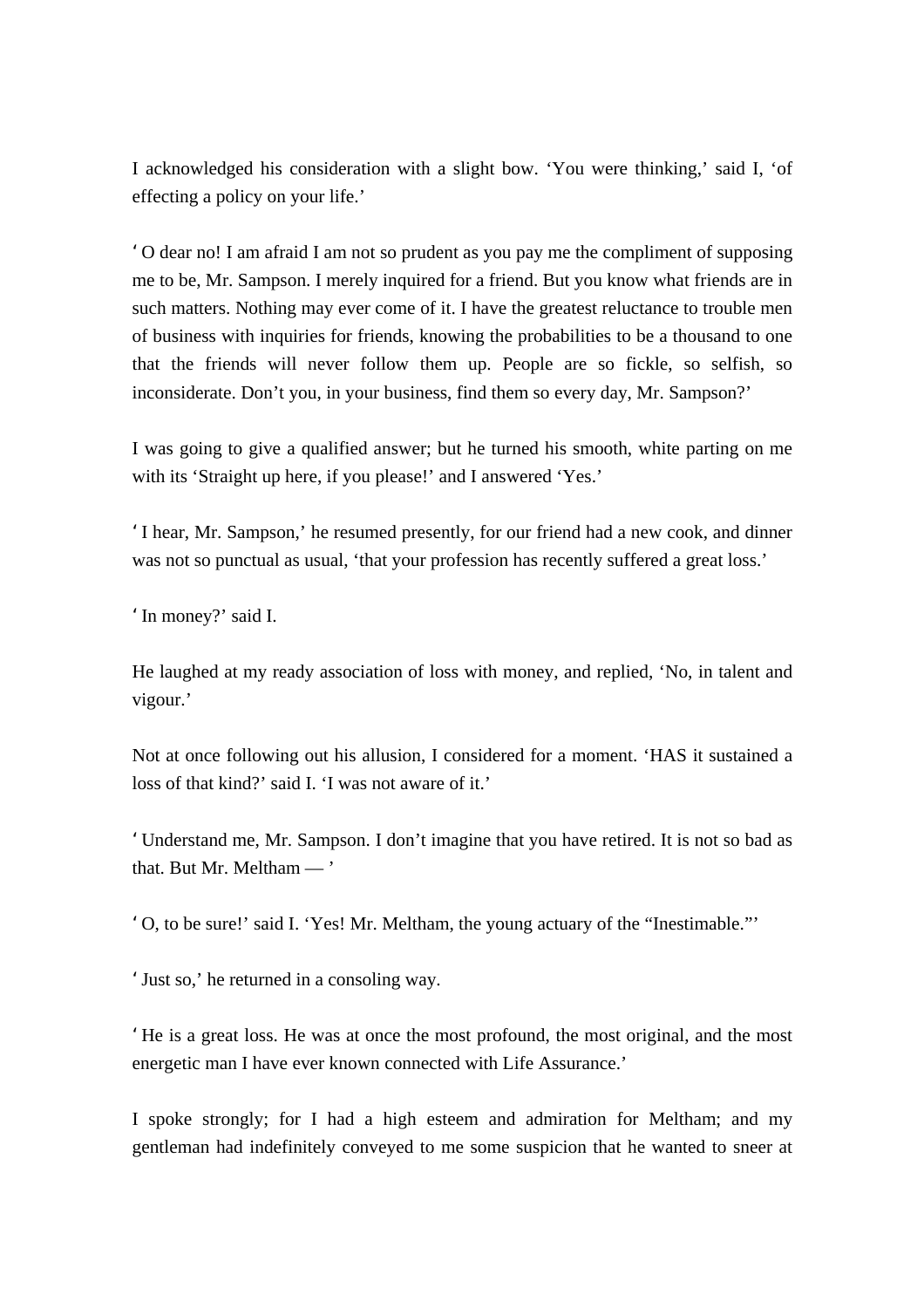him. He recalled me to my guard by presenting that trim pathway up his head, with its internal 'Not on the grass, if you please — the gravel.'

'You knew him, Mr. Slinkton.'

'Only by reputation. To have known him as an acquaintance or as a friend, is an honour I should have sought if he had remained in society, though I might never have had the good fortune to attain it, being a man of far inferior mark. He was scarcely above thirty, I suppose?'

'About thirty.'

'Ah!' he sighed in his former consoling way. 'What creatures we are! To break up, Mr. Sampson, and become incapable of business at that time of life! — Any reason assigned for the melancholy fact?'

('Humph!' thought I, as I looked at him. 'But I WON'T go up the track, and I WILL go on the grass.')

'What reason have you heard assigned, Mr. Slinkton?' I asked, point-blank.

'Most likely a false one. You know what Rumour is, Mr. Sampson. I never repeat what I hear; it is the only way of paring the nails and shaving the head of Rumour. But when YOU ask me what reason I have heard assigned for Mr. Meltham's passing away from among men, it is another thing. I am not gratifying idle gossip then. I was told, Mr. Sampson, that Mr. Meltham had relinquished all his avocations and all his prospects, because he was, in fact, broken-hearted. A disappointed attachment I heard, — though it hardly seems probable, in the case of a man so distinguished and so attractive.'

'Attractions and distinctions are no armour against death,' said I.

'O, she died? Pray pardon me. I did not hear that. That, indeed, makes it very, very sad. Poor Mr. Meltham! She died? Ah, dear me! Lamentable, lamentable!'

I still thought his pity was not quite genuine, and I still suspected an unaccountable sneer under all this, until he said, as we were parted, like the other knots of talkers, by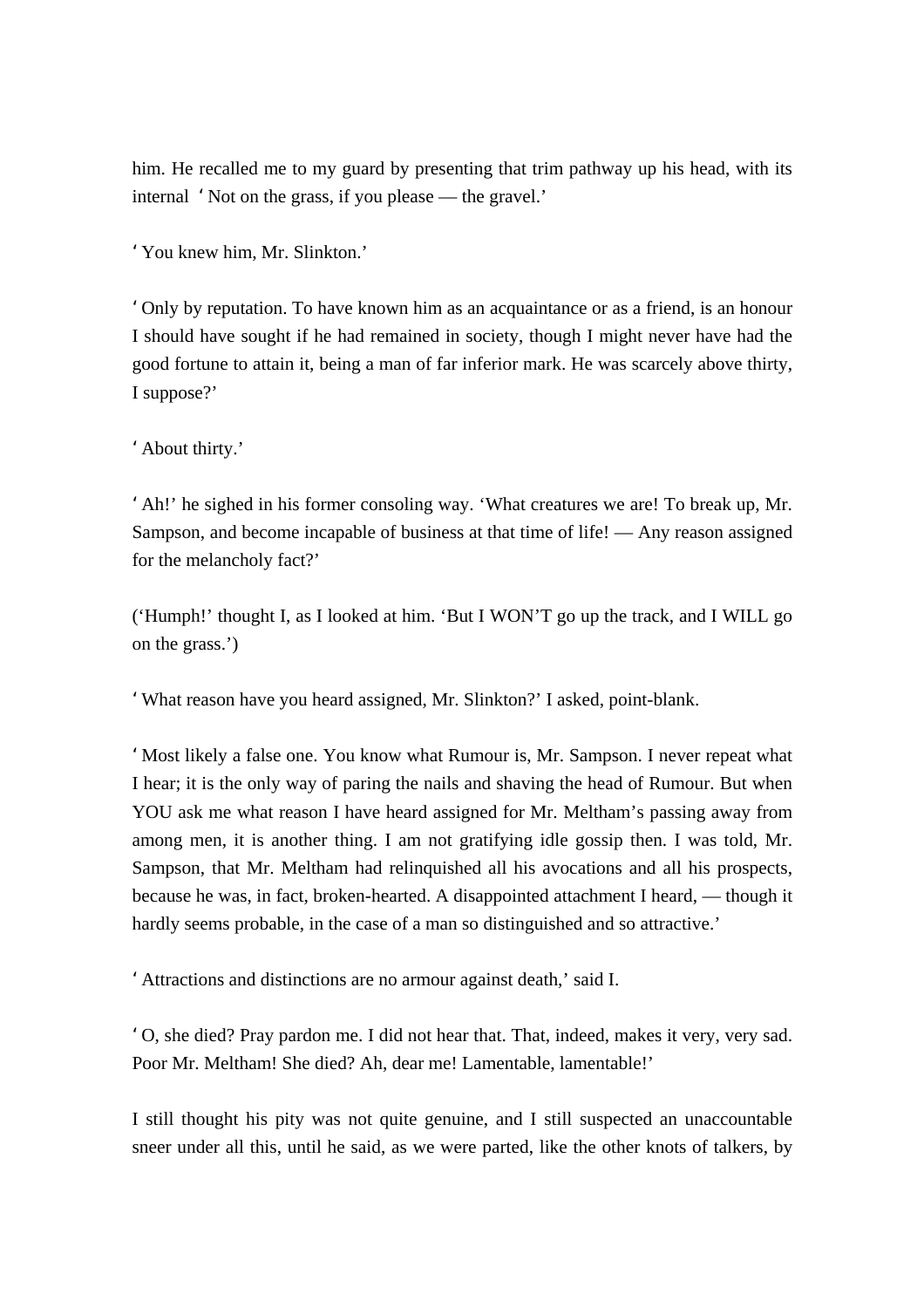the announcement of dinner:

'Mr. Sampson, you are surprised to see me so moved on behalf of a man whom I have never known. I am not so disinterested as you may suppose. I have suffered, and recently too, from death myself. I have lost one of two charming nieces, who were my constant companions. She died young — barely three-and-twenty; and even her remaining sister is far from strong. The world is a grave!'

He said this with deep feeling, and I felt reproached for the coldness of my manner. Coldness and distrust had been engendered in me, I knew, by my bad experiences; they were not natural to me; and I often thought how much I had lost in life, losing trustfulness, and how little I had gained, gaining hard caution. This state of mind being habitual to me, I troubled myself more about this conversation than I might have troubled myself about a greater matter. I listened to his talk at dinner, and observed how readily other men responded to it, and with what a graceful instinct he adapted his subjects to the knowledge and habits of those he talked with. As, in talking with me, he had easily started the subject I might be supposed to understand best, and to be the most interested in, so, in talking with others, he guided himself by the same rule. The company was of a varied character; but he was not at fault, that I could discover, with any member of it. He knew just as much of each man's pursuit as made him agreeable to that man in reference to it, and just as little as made it natural in him to seek modestly for information when the theme was broached.

As he talked and talked — but really not too much, for the rest of us seemed to force it upon him — I became quite angry with myself. I took his face to pieces in my mind, like a watch, and examined it in detail. I could not say much against any of his features separately; I could say even less against them when they were put together. 'Then is it not monstrous,' I asked myself, 'that because a man happens to part his hair straight up the middle of his head, I should permit myself to suspect, and even to detest him?'

(I may stop to remark that this was no proof of my sense. An observer of men who finds himself steadily repelled by some apparently trifling thing in a stranger is right to give it great weight. It may be the clue to the whole mystery. A hair or two will show where a lion is hidden. A very little key will open a very heavy door.)

I took my part in the conversation with him after a time, and we got on remarkably well.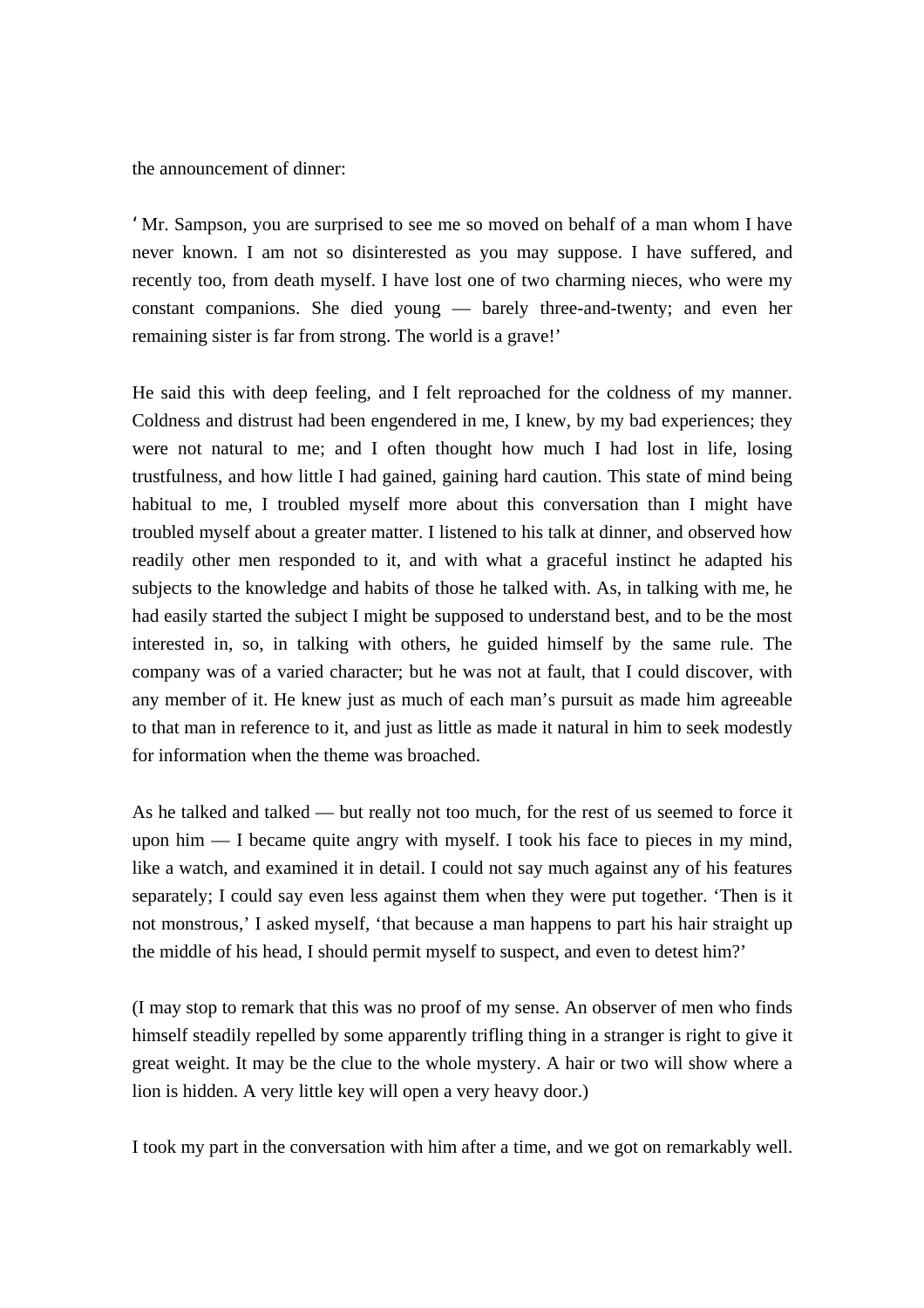In the drawing-room I asked the host how long he had known Mr. Slinkton. He answered, not many months; he had met him at the house of a celebrated painter then present, who had known him well when he was travelling with his nieces in Italy for their health. His plans in life being broken by the death of one of them, he was reading with the intention of going back to college as a matter of form, taking his degree, and going into orders. I could not but argue with myself that here was the true explanation of his interest in poor Meltham, and that I had been almost brutal in my distrust on that simple head.

## III.

On the very next day but one I was sitting behind my glass partition, as before, when he came into the outer office, as before. The moment I saw him again without hearing him, I hated him worse than ever.

It was only for a moment that I had this opportunity; for he waved his tight-fitting black glove the instant I looked at him, and came straight in.

'Mr. Sampson, good-day! I presume, you see, upon your kind permission to intrude upon you. I don't keep my word in being justified by business, for my business here if I may so abuse the word — is of the slightest nature.'

I asked, was it anything I could assist him in?

'I thank you, no. I merely called to inquire outside whether my dilatory friend had been so false to himself as to be practical and sensible. But, of course, he has done nothing. I gave him your papers with my own hand, and he was hot upon the intention, but of course he has done nothing. Apart from the general human disinclination to do anything that ought to be done, I dare say there is a specially about assuring one's life. You find it like will-making. People are so superstitious, and take it for granted they will die soon afterwards.'

'Up here, if you please; straight up here, Mr. Sampson. Neither to the right nor to the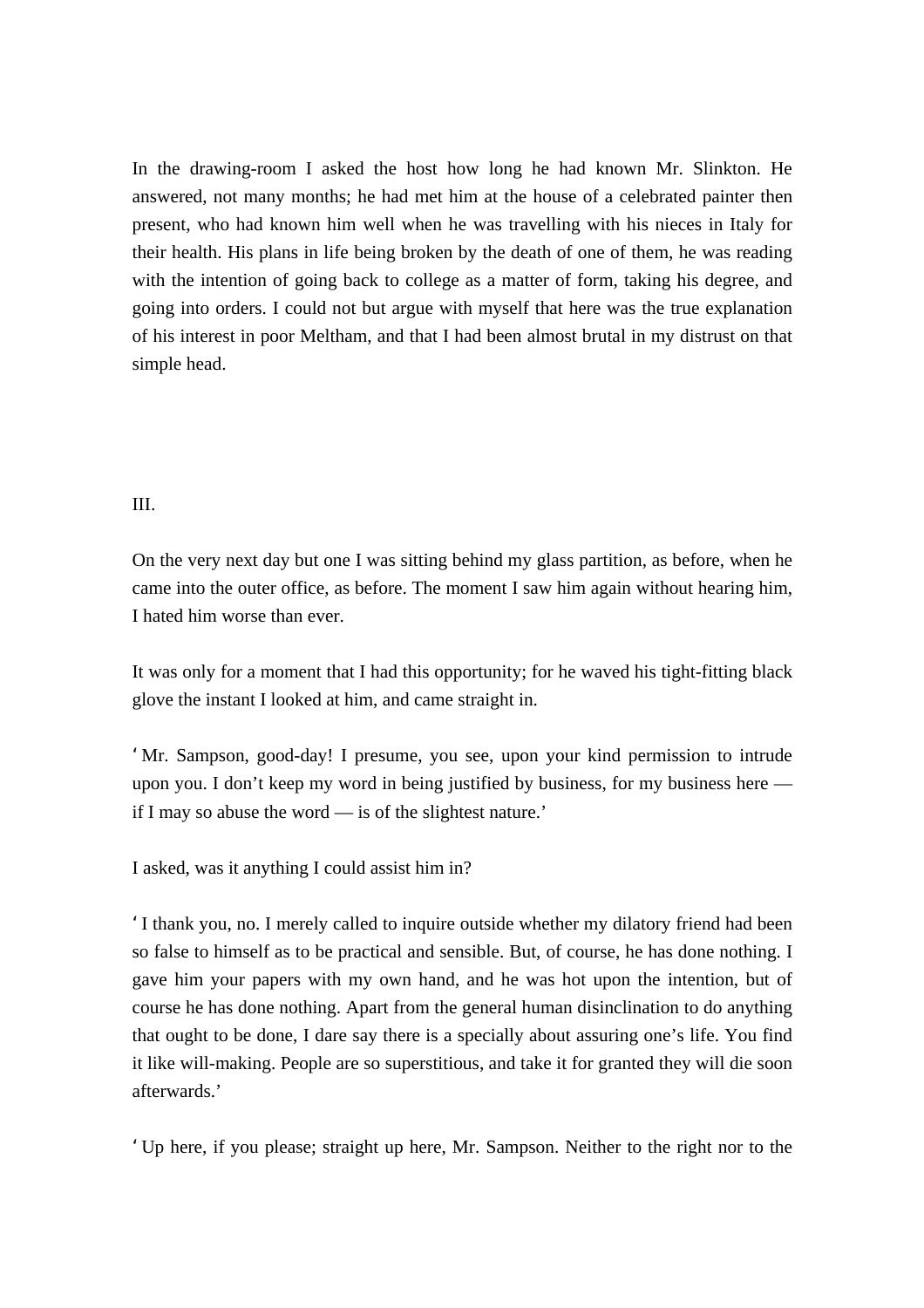left.' I almost fancied I could hear him breathe the words as he sat smiling at me, with that intolerable parting exactly opposite the bridge of my nose.

'There is such a feeling sometimes, no doubt,' I replied; 'but I don't think it obtains to any great extent.'

'Well,' said he, with a shrug and a smile, 'I wish some good angel would influence my friend in the right direction. I rashly promised his mother and sister in Norfolk to see it done, and he promised them that he would do it. But I suppose he never will.'

He spoke for a minute or two on indifferent topics, and went away.

I had scarcely unlocked the drawers of my writing-table next morning, when he reappeared. I noticed that he came straight to the door in the glass partition, and did not pause a single moment outside.

'Can you spare me two minutes, my dear Mr. Sampson?'

'By all means.'

'Much obliged,' laying his hat and umbrella on the table; 'I came early, not to interrupt you. The fact is, I am taken by surprise in reference to this proposal my friend has made.'

'Has he made one?' said I.

'Ye-es,' he answered, deliberately looking at me; and then a bright idea seemed to strike him — 'or he only tells me he has. Perhaps that may be a new way of evading the matter. By Jupiter, I never thought of that!'

Mr. Adams was opening the morning's letters in the outer office. 'What is the name, Mr. Slinkton?' I asked.

'Beckwith.'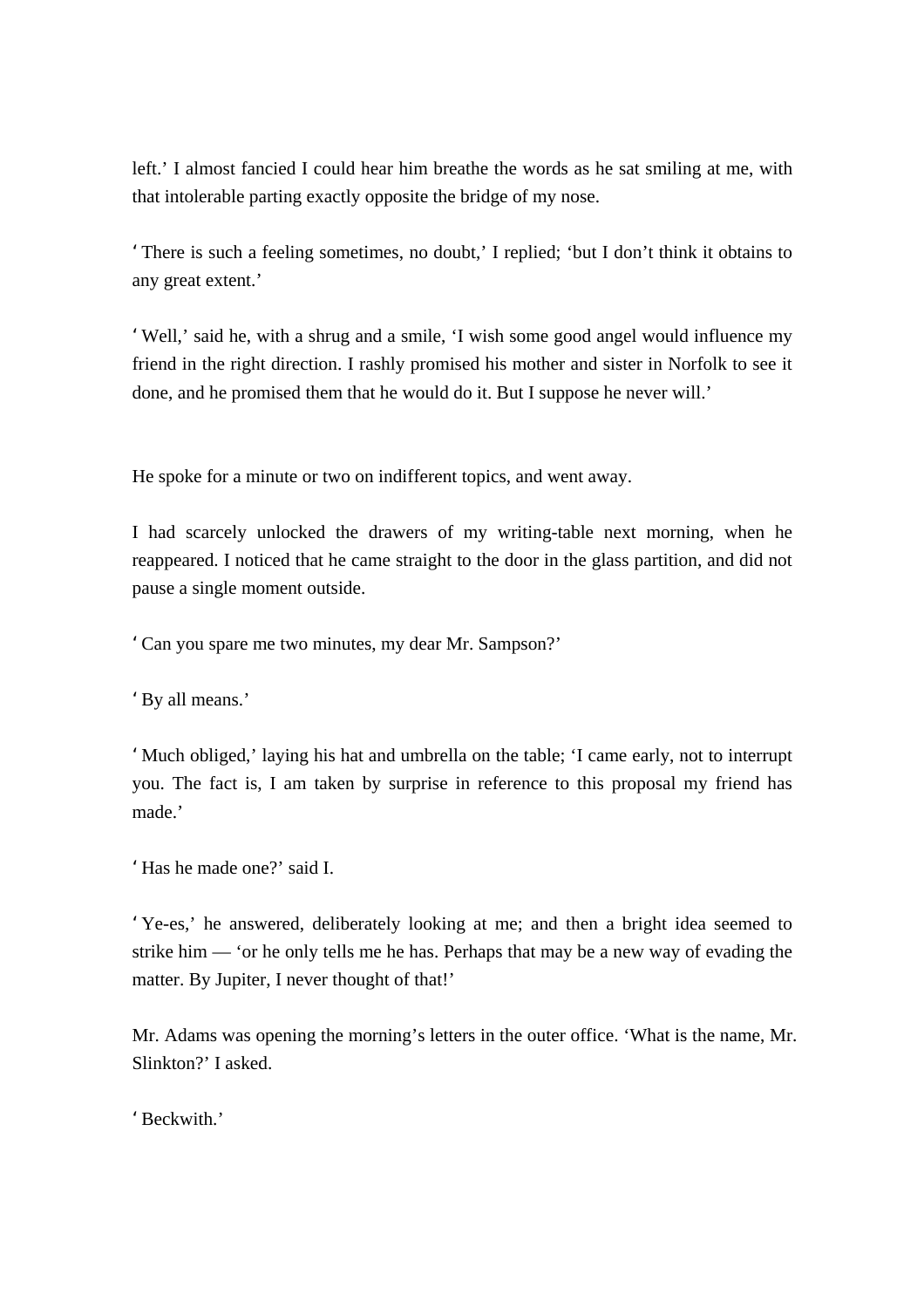I looked out at the door and requested Mr. Adams, if there were a proposal in that name, to bring it in. He had already laid it out of his hand on the counter. It was easily selected from the rest, and he gave it me. Alfred Beckwith. Proposal to effect a policy with us for two thousand pounds. Dated yesterday.

'From the Middle Temple, I see, Mr. Slinkton.'

'Yes. He lives on the same staircase with me; his door is opposite. I never thought he would make me his reference though.'

'It seems natural enough that he should.'

'Quite so, Mr. Sampson; but I never thought of it. Let me see.' He took the printed paper from his pocket. 'How am I to answer all these questions?'

'According to the truth, of course,' said I.

'O, of course!' he answered, looking up from the paper with a smile; 'I meant they were so many. But you do right to be particular. It stands to reason that you must be particular. Will you allow me to use your pen and ink?'

'Certainly.'

'And your desk?'

'Certainly.'

He had been hovering about between his hat and his umbrella for a place to write on. He now sat down in my chair, at my blotting-paper and inkstand, with the long walk up his head in accurate perspective before me, as I stood with my back to the fire.

Before answering each question he ran over it aloud, and discussed it. How long had he known Mr. Alfred Beckwith? That he had to calculate by years upon his fingers. What were his habits? No difficulty about them; temperate in the last degree, and took a little too much exercise, if anything. All the answers were satisfactory. When he had written them all, he looked them over, and finally signed them in a very pretty hand. He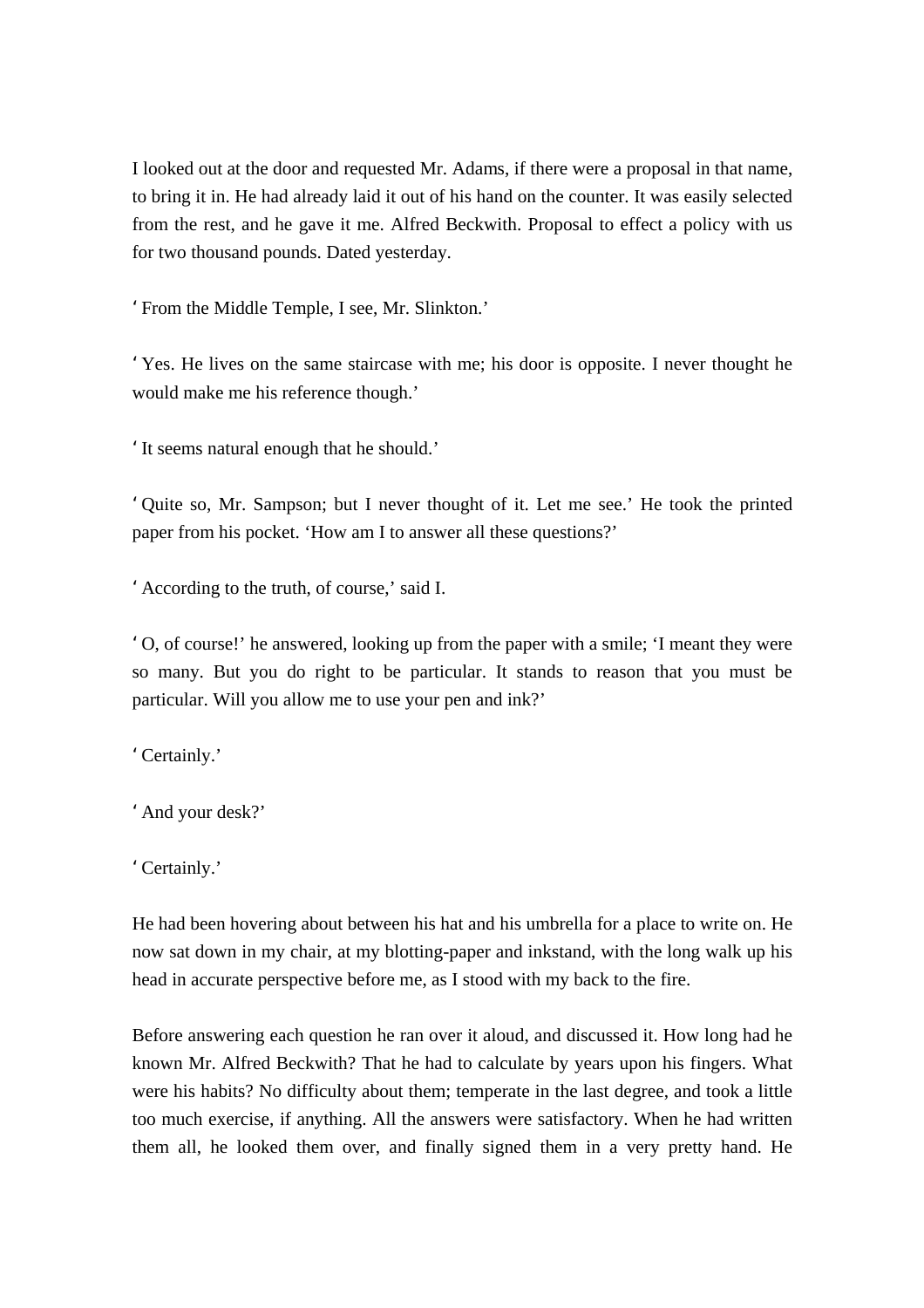supposed he had now done with the business. I told him he was not likely to be troubled any farther. Should he leave the papers there? If he pleased. Much obliged. Good-morning.

I had had one other visitor before him; not at the office, but at my own house. That visitor had come to my bedside when it was not yet daylight, and had been seen by no one else but by my faithful confidential servant.

A second reference paper (for we required always two) was sent down into Norfolk, and was duly received back by post. This, likewise, was satisfactorily answered in every respect. Our forms were all complied with; we accepted the proposal, and the premium for one year was paid.

## IV.

For six or seven months I saw no more of Mr. Slinkton. He called once at my house, but I was not at home; and he once asked me to dine with him in the Temple, but I was engaged. His friend's assurance was effected in March. Late in September or early in October I was down at Scarborough for a breath of sea-air, where I met him on the beach. It was a hot evening; he came toward me with his hat in his hand; and there was the walk I had felt so strongly disinclined to take in perfect order again, exactly in front of the bridge of my nose.

He was not alone, but had a young lady on his arm.

She was dressed in mourning, and I looked at her with great interest. She had the appearance of being extremely delicate, and her face was remarkably pale and melancholy; but she was very pretty. He introduced her as his niece, Miss Niner.

'Are you strolling, Mr. Sampson? Is it possible you can be idle?'

It WAS possible, and I WAS strolling.

'Shall we stroll together?'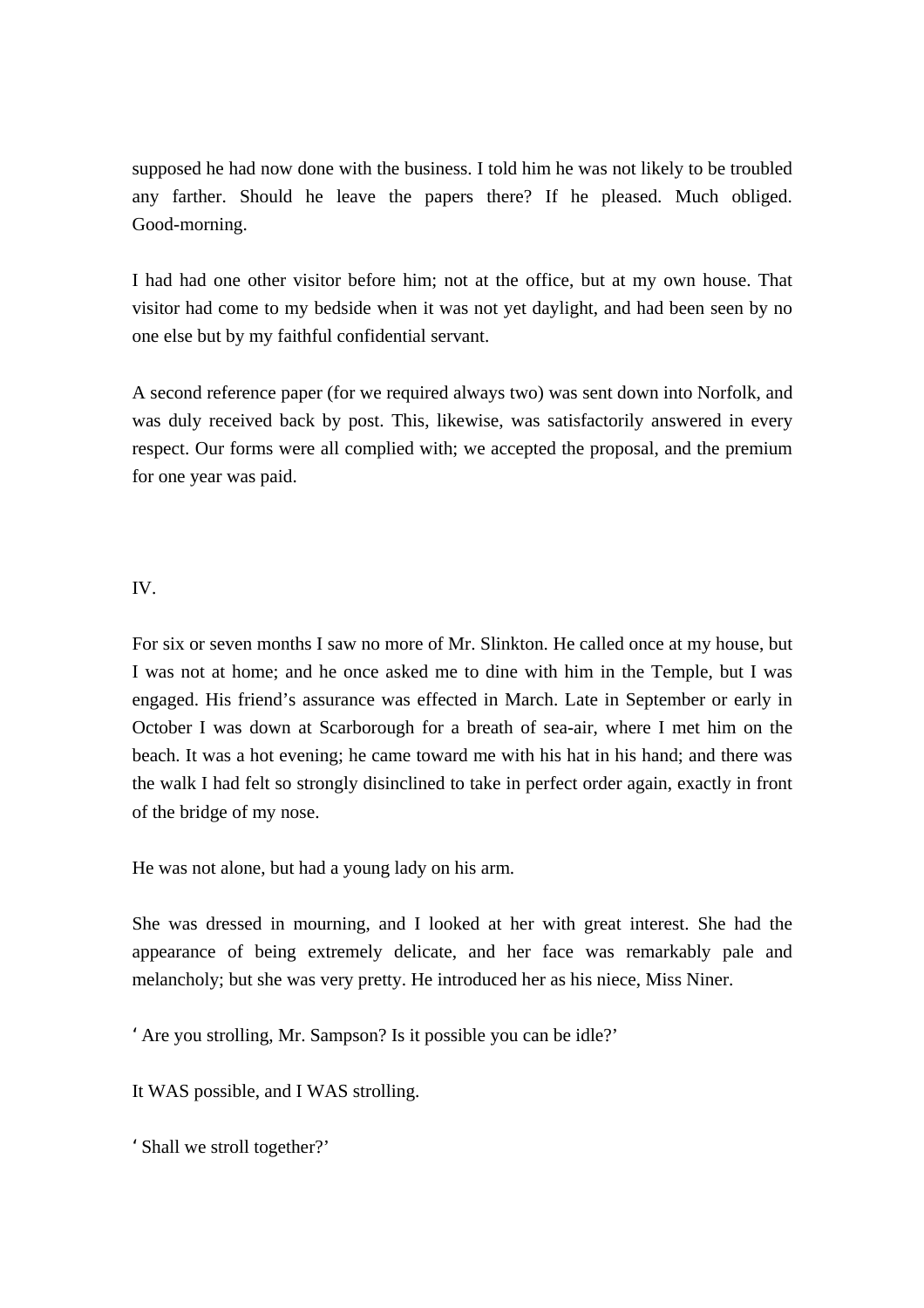'With pleasure.'

The young lady walked between us, and we walked on the cool sea sand, in the direction of Filey.

'There have been wheels here,' said Mr. Slinkton. 'And now I look again, the wheels of a hand-carriage! Margaret, my love, your shadow without doubt!'

'Miss Niner's shadow?' I repeated, looking down at it on the sand.

'Not that one,' Mr. Slinkton returned, laughing. 'Margaret, my dear, tell Mr. Sampson.'

'Indeed,' said the young lady, turning to me, 'there is nothing to tell — except that I constantly see the same invalid old gentleman at all times, wherever I go. I have mentioned it to my uncle, and he calls the gentleman my shadow.'

'Does he live in Scarborough?' I asked.

'He is staying here.'

'Do you live in Scarborough?'

'No, I am staying here. My uncle has placed me with a family here, for my health.'

'And your shadow?' said I, smiling.

'My shadow,' she answered, smiling too, 'is — like myself — not very robust, I fear; for I lose my shadow sometimes, as my shadow loses me at other times. We both seem liable to confinement to the house. I have not seen my shadow for days and days; but it does oddly happen, occasionally, that wherever I go, for many days together, this gentleman goes. We have come together in the most unfrequented nooks on this shore.'

'Is this he?' said I, pointing before us.

The wheels had swept down to the water's edge, and described a great loop on the sand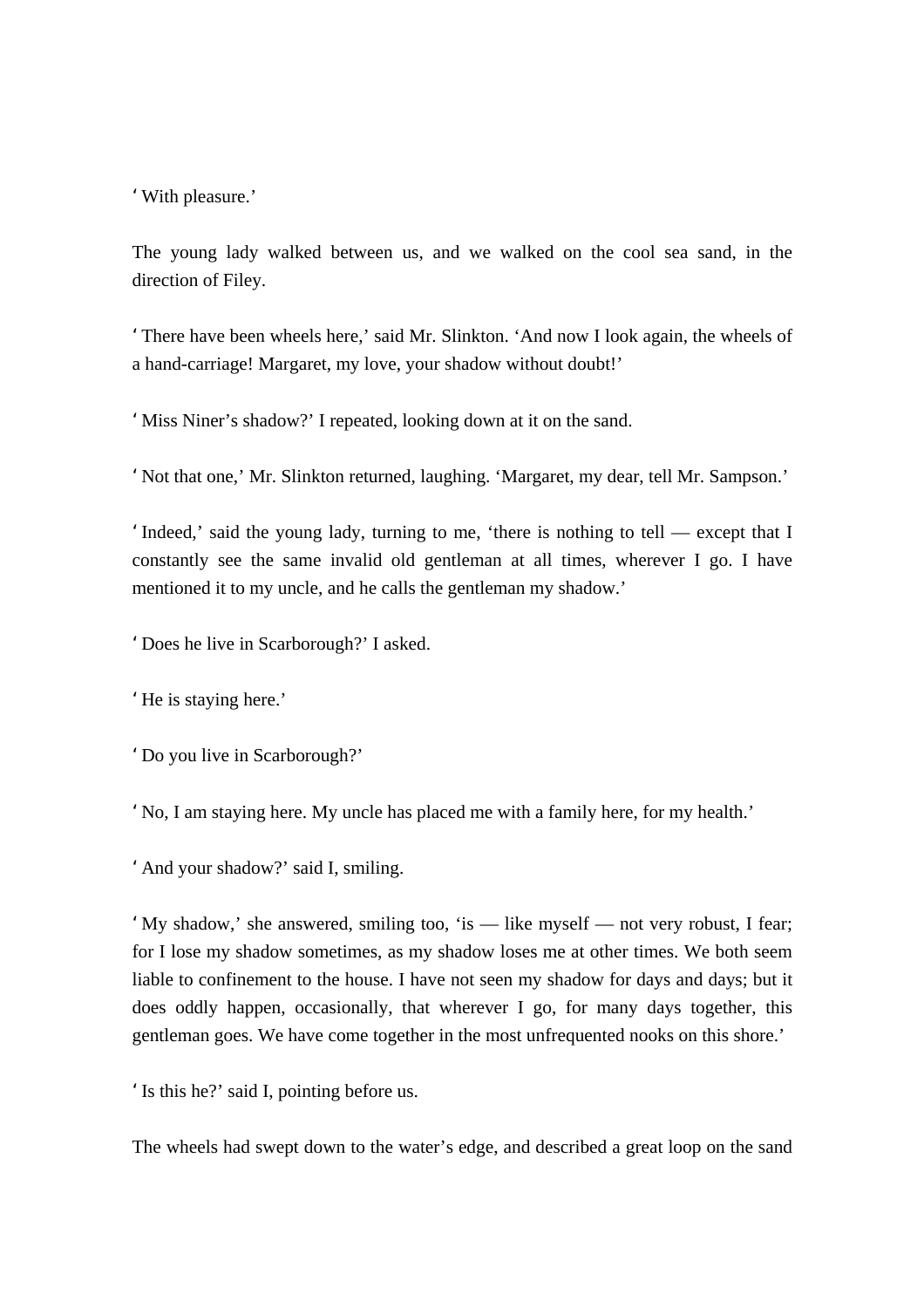in turning. Bringing the loop back towards us, and spinning it out as it came, was a hand-carriage, drawn by a man.

'Yes,' said Miss Niner, 'this really is my shadow, uncle.'

As the carriage approached us and we approached the carriage, I saw within it an old man, whose head was sunk on his breast, and who was enveloped in a variety of wrappers. He was drawn by a very quiet but very keen-looking man, with iron-gray hair, who was slightly lame. They had passed us, when the carriage stopped, and the old gentleman within, putting out his arm, called to me by my name. I went back, and was absent from Mr. Slinkton and his niece for about five minutes.

When I rejoined them, Mr. Slinkton was the first to speak. Indeed, he said to me in a raised voice before I came up with him:

'It is well you have not been longer, or my niece might have died of curiosity to know who her shadow is, Mr. Sampson.'

'An old East India Director,' said I. 'An intimate friend of our friend's, at whose house I first had the pleasure of meeting you. A certain Major Banks. You have heard of him?'

' Never.'

'Very rich, Miss Niner; but very old, and very crippled. An amiable man, sensible much interested in you. He has just been expatiating on the affection that he has observed to exist between you and your uncle.'

Mr. Slinkton was holding his hat again, and he passed his hand up the straight walk, as if he himself went up it serenely, after me.

'Mr. Sampson,' he said, tenderly pressing his niece's arm in his, 'our affection was always a strong one, for we have had but few near ties. We have still fewer now. We have associations to bring us together, that are not of this world, Margaret.'

'Dear uncle!' murmured the young lady, and turned her face aside to hide her tears.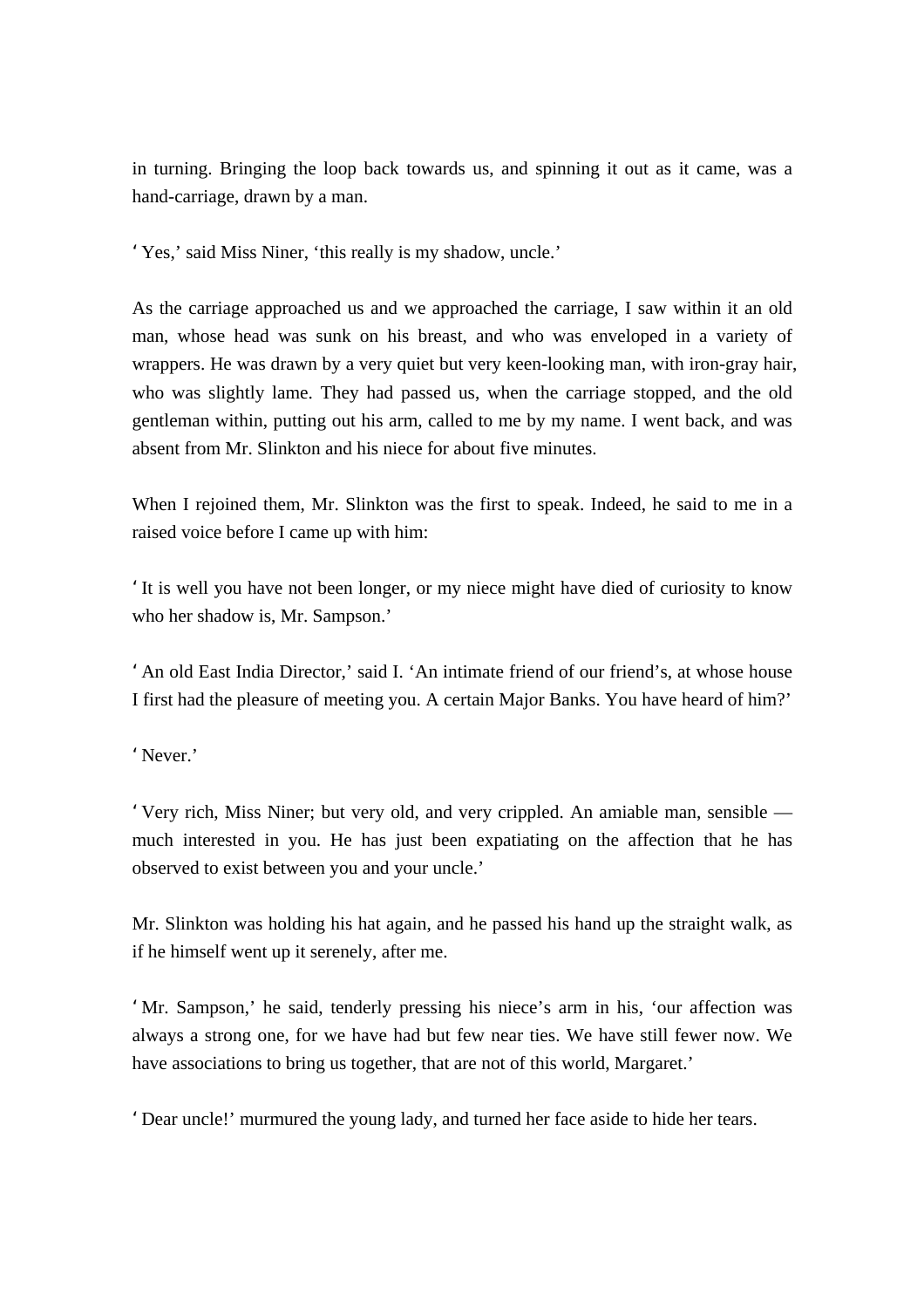'My niece and I have such remembrances and regrets in common, Mr. Sampson,' he feelingly pursued, 'that it would be strange indeed if the relations between us were cold or indifferent. If I remember a conversation we once had together, you will understand the reference I make. Cheer up, dear Margaret. Don't droop, don't droop. My Margaret! I cannot bear to see you droop!'

The poor young lady was very much affected, but controlled herself. His feelings, too, were very acute. In a word, he found himself under such great need of a restorative, that he presently went away, to take a bath of sea-water, leaving the young lady and me sitting by a point of rock, and probably presuming — but that you will say was a pardonable indulgence in a luxury — that she would praise him with all her heart.

She did, poor thing! With all her confiding heart, she praised him to me, for his care of her dead sister, and for his untiring devotion in her last illness. The sister had wasted away very slowly, and wild and terrible fantasies had come over her toward the end, but he had never been impatient with her, or at a loss; had always been gentle, watchful, and self-possessed. The sister had known him, as she had known him, to be the best of men, the kindest of men, and yet a man of such admirable strength of character, as to be a very tower for the support of their weak natures while their poor lives endured.

'I shall leave him, Mr. Sampson, very soon,' said the young lady; 'I know my life is drawing to an end; and when I am gone, I hope he will marry and be happy. I am sure he has lived single so long, only for my sake, and for my poor, poor sister's.'

The little hand-carriage had made another great loop on the damp sand, and was coming back again, gradually spinning out a slim figure of eight, half a mile long.

'Young lady,' said I, looking around, laying my hand upon her arm, and speaking in a low voice, 'time presses. You hear the gentle murmur of that sea?'

She looked at me with the utmost wonder and alarm, saying, 'Yes!'

'And you know what a voice is in it when the storm comes?'

'Yes!'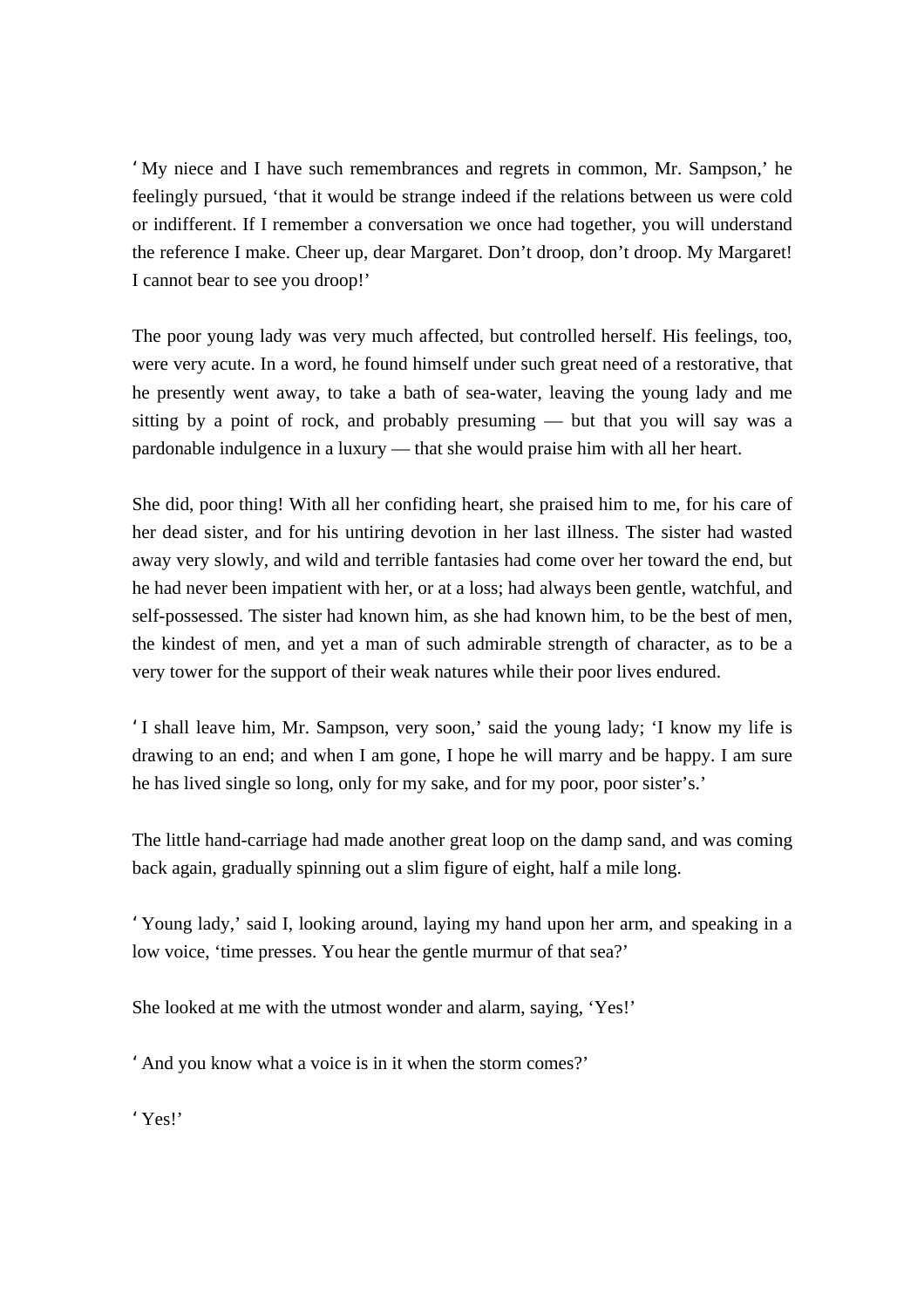'You see how quiet and peaceful it lies before us, and you know what an awful sight of power without pity it might be, this very night!'

'Yes!'

'But if you had never heard or seen it, or heard of it in its cruelty, could you believe that it beats every inanimate thing in its way to pieces, without mercy, and destroys life without remorse?'

'You terrify me, sir, by these questions!'

'To save you, young lady, to save you! For God's sake, collect your strength and collect your firmness! If you were here alone, and hemmed in by the rising tide on the flow to fifty feet above your head, you could not be in greater danger than the danger you are now to be saved from.'

The figure on the sand was spun out, and straggled off into a crooked little jerk that ended at the cliff very near us.

'As I am, before Heaven and the Judge of all mankind, your friend, and your dead sister's friend, I solemnly entreat you, Miss Niner, without one moment's loss of time, to come to this gentleman with me!'

If the little carriage had been less near to us, I doubt if I could have got her away; but it was so near that we were there before she had recovered the hurry of being urged from the rock. I did not remain there with her two minutes. Certainly within five, I had the inexpressible satisfaction of seeing her — from the point we had sat on, and to which I had returned — half supported and half carried up some rude steps notched in the cliff, by the figure of an active man. With that figure beside her, I knew she was safe anywhere.

I sat alone on the rock, awaiting Mr. Slinkton's return. The twilight was deepening and the shadows were heavy, when he came round the point, with his hat hanging at his button-hole, smoothing his wet hair with one of his hands, and picking out the old path with the other and a pocket-comb.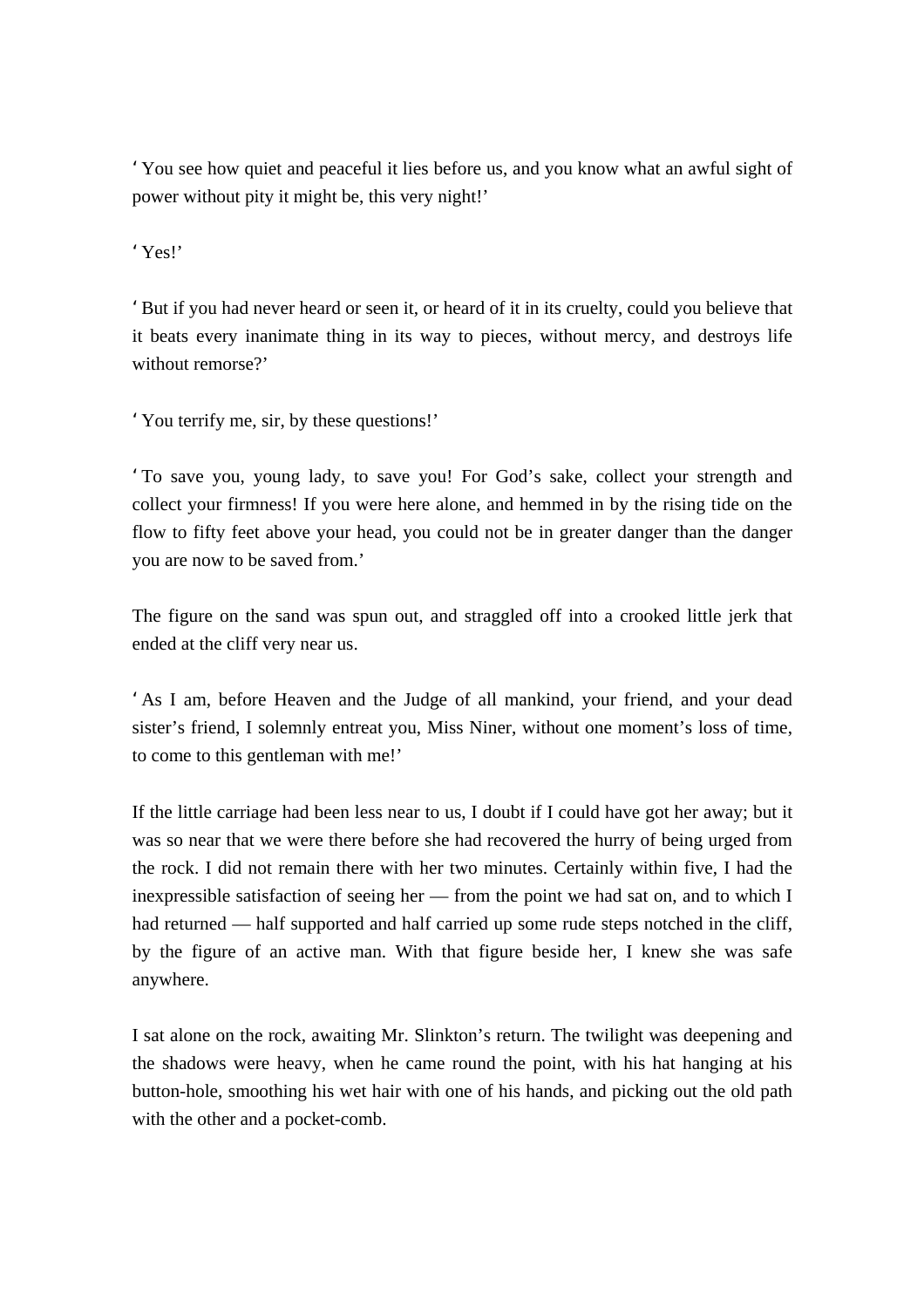'My niece not here, Mr. Sampson?' he said, looking about.

'Miss Niner seemed to feel a chill in the air after the sun was down, and has gone home.'

He looked surprised, as though she were not accustomed to do anything without him; even to originate so slight a proceeding.

'I persuaded Miss Niner,' I explained.

'Ah!' said he. 'She is easily persuaded — for her good. Thank you, Mr. Sampson; she is better within doors. The bathing-place was farther than I thought, to say the truth.'

'Miss Niner is very delicate,' I observed.

He shook his head and drew a deep sigh. 'Very, very, very. You may recollect my saying so. The time that has since intervened has not strengthened her. The gloomy shadow that fell upon her sister so early in life seems, in my anxious eyes, to gather over her, ever darker, ever darker. Dear Margaret, dear Margaret! But we must hope.'

The hand-carriage was spinning away before us at a most indecorous pace for an invalid vehicle, and was making most irregular curves upon the sand. Mr. Slinkton, noticing it after he had put his handkerchief to his eyes, said;

'If I may judge from appearances, your friend will be upset, Mr. Sampson.'

'It looks probable, certainly,' said I.

'The servant must be drunk.'

'The servants of old gentlemen will get drunk sometimes,' said I.

'The major draws very light, Mr. Sampson.'

'The major does draw light,' said I.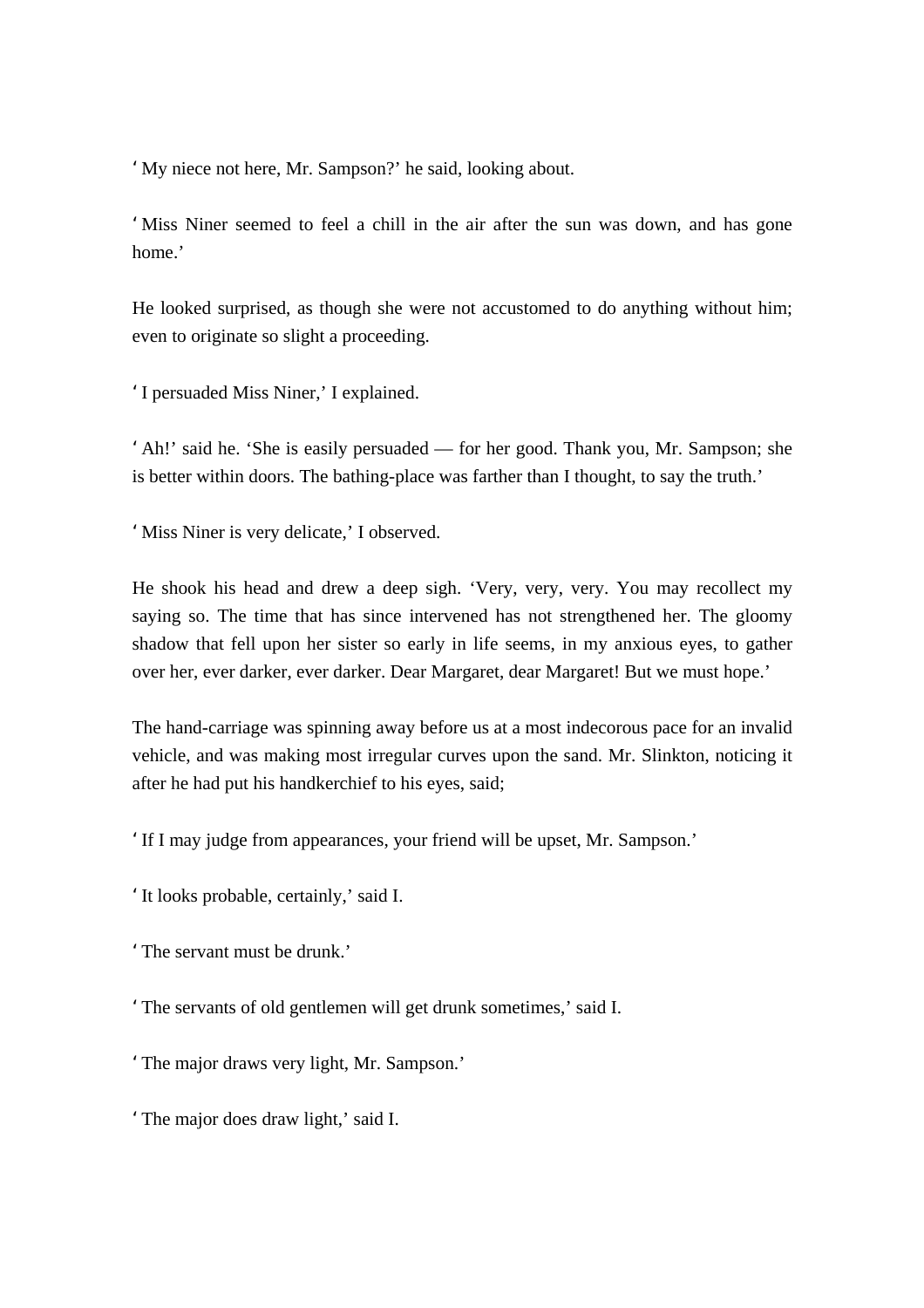By this time the carriage, much to my relief, was lost in the darkness. We walked on for a little, side by side over the sand, in silence. After a short while he said, in a voice still affected by the emotion that his niece's state of health had awakened in him,

'Do you stay here long, Mr. Sampson?'

'Why, no. I am going away to-night.'

'So soon? But business always holds you in request. Men like Mr. Sampson are too important to others, to be spared to their own need of relaxation and enjoyment.'

'I don't know about that,' said I. 'However, I am going back.'

'To London?'

'To London.'

'I shall be there too, soon after you.'

I knew that as well as he did. But I did not tell him so. Any more than I told him what defensive weapon my right hand rested on in my pocket, as I walked by his side. Any more than I told him why I did not walk on the sea side of him with the night closing in.

We left the beach, and our ways diverged. We exchanged goodnight, and had parted indeed, when he said, returning,

'Mr. Sampson, MAY I ask? Poor Meltham, whom we spoke of, — dead yet?'

'Not when I last heard of him; but too broken a man to live long, and hopelessly lost to his old calling.'

'Dear, dear, dear!' said he, with great feeling. 'Sad, sad, sad! The world is a grave!' And so went his way.

It was not his fault if the world were not a grave; but I did not call that observation after him, any more than I had mentioned those other things just now enumerated. He went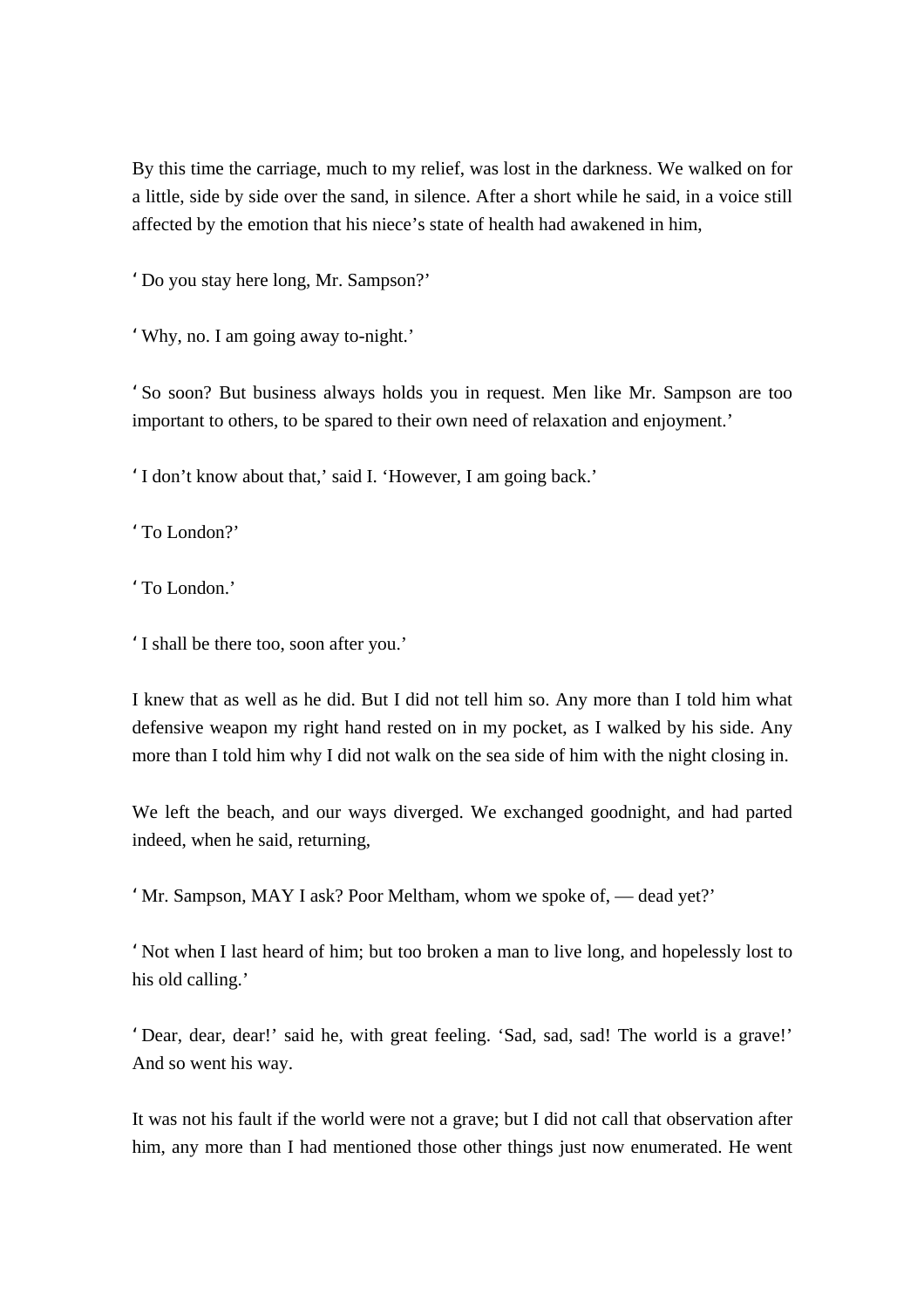his way, and I went mine with all expedition. This happened, as I have said, either at the end of September or beginning of October. The next time I saw him, and the last time, was late in November.

# V.

I had a very particular engagement to breakfast in the Temple. It was a bitter north-easterly morning, and the sleet and slush lay inches deep in the streets. I could get no conveyance, and was soon wet to the knees; but I should have been true to that appointment, though I had to wade to it up to my neck in the same impediments.

The appointment took me to some chambers in the Temple. They were at the top of a lonely corner house overlooking the river. The name, MR. ALFRED BECKWITH, was painted on the outer door. On the door opposite, on the same landing, the name MR. JULIUS SLINKTON. The doors of both sets of chambers stood open, so that anything said aloud in one set could be heard in the other.

I had never been in those chambers before. They were dismal, close, unwholesome, and oppressive; the furniture, originally good, and not yet old, was faded and dirty, — the rooms were in great disorder; there was a strong prevailing smell of opium, brandy, and tobacco; the grate and fire-irons were splashed all over with unsightly blotches of rust; and on a sofa by the fire, in the room where breakfast had been prepared, lay the host, Mr. Beckwith, a man with all the appearances of the worst kind of drunkard, very far advanced upon his shameful way to death.

'Slinkton is not come yet,' said this creature, staggering up when I went in; 'I'll call him. — Halloa! Julius Caesar! Come and drink!' As he hoarsely roared this out, he beat the poker and tongs together in a mad way, as if that were his usual manner of summoning his associate.

The voice of Mr. Slinkton was heard through the clatter from the opposite side of the staircase, and he came in. He had not expected the pleasure of meeting me. I have seen several artful men brought to a stand, but I never saw a man so aghast as he was when his eyes rested on mine.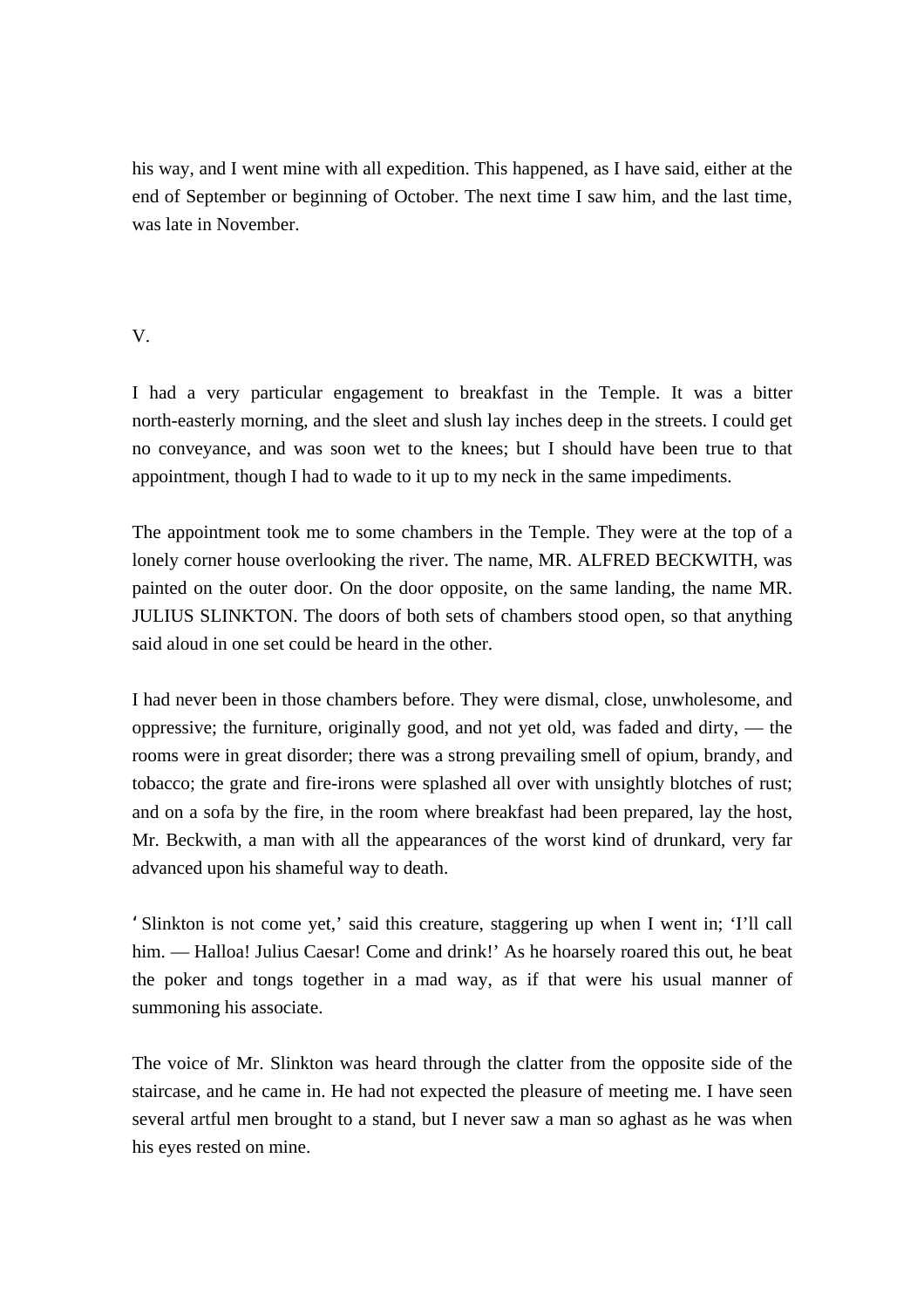' Julius Caesar,' cried Beckwith, staggering between us, 'Mist' Sampson! Mist' Sampson, Julius Caesar! Julius, Mist' Sampson, is the friend of my soul. Julius keeps me plied with liquor, morning, noon, and night. Julius is a real benefactor. Julius threw the tea and coffee out of window when I used to have any. Julius empties all the water-jugs of their contents, and fills 'em with spirits. Julius winds me up and keeps me going. — Boil the brandy, Julius!'

There was a rusty and furred saucepan in the ashes, — the ashes looked like the accumulation of weeks, — and Beckwith, rolling and staggering between us as if he were going to plunge headlong into the fire, got the saucepan out, and tried to force it into Slinkton's hand.

'Boil the brandy, Julius Caesar! Come! Do your usual office. Boil the brandy!'

He became so fierce in his gesticulations with the saucepan, that I expected to see him lay open Slinkton's head with it. I therefore put out my hand to check him. He reeled back to the sofa, and sat there panting, shaking, and red-eyed, in his rags of dressing-gown, looking at us both. I noticed then that there was nothing to drink on the table but brandy, and nothing to eat but salted herrings, and a hot, sickly, highly-peppered stew.

'At all events, Mr. Sampson,' said Slinkton, offering me the smooth gravel path for the last time, 'I thank you for interfering between me and this unfortunate man's violence. However you came here, Mr. Sampson, or with whatever motive you came here, at least I thank you for that.'

'Boil the brandy,' muttered Beckwith.

Without gratifying his desire to know how I came there, I said, quietly, 'How is your niece, Mr. Slinkton?'

He looked hard at me, and I looked hard at him.

'I am sorry to say, Mr. Sampson, that my niece has proved treacherous and ungrateful to her best friend. She left me without a word of notice or explanation. She was misled,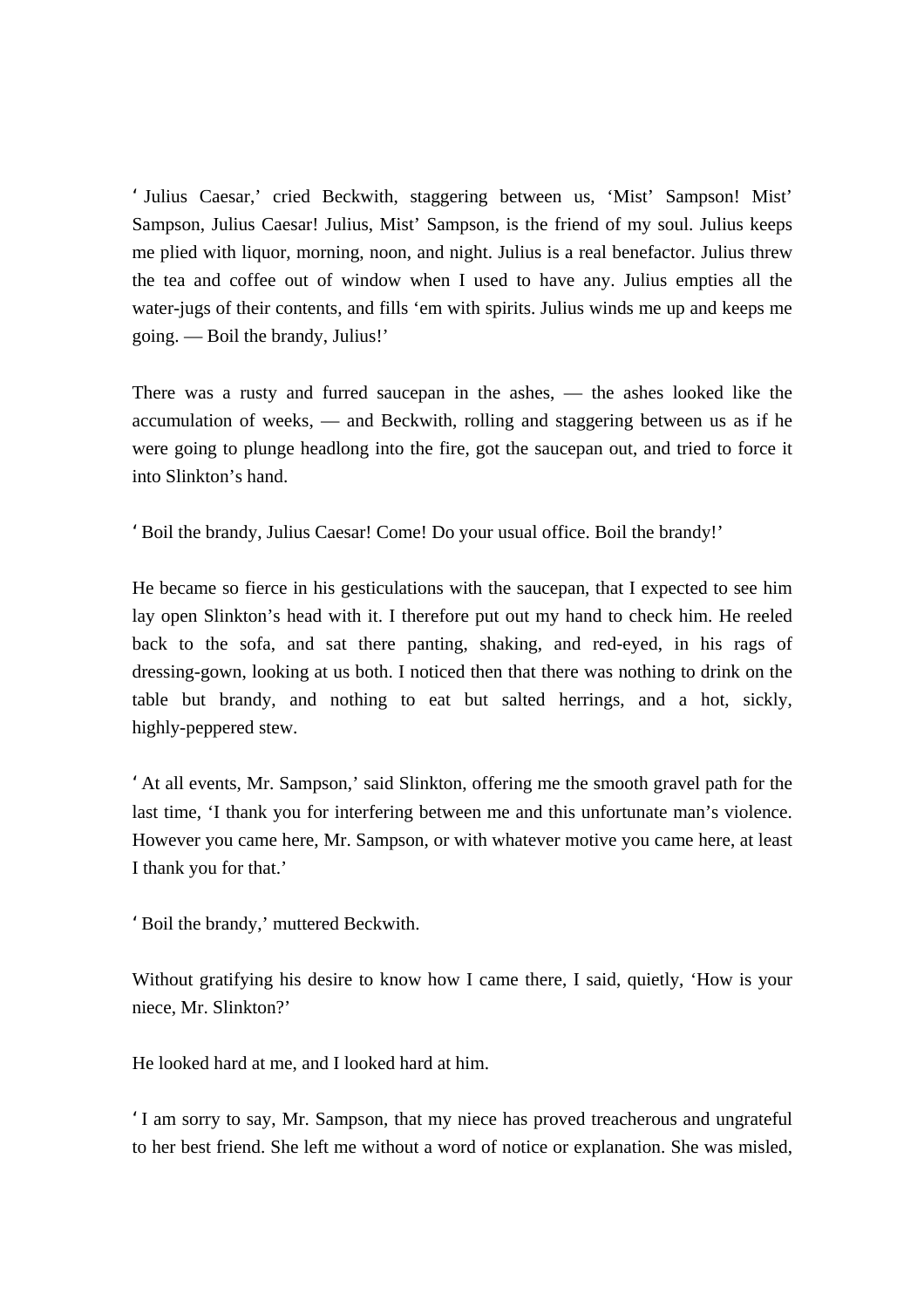no doubt, by some designing rascal. Perhaps you may have heard of it.'

'I did hear that she was misled by a designing rascal. In fact, I have proof of it.'

'Are you sure of that?' said he.

'Quite.'

'Boil the brandy,' muttered Beckwith. 'Company to breakfast, Julius Caesar. Do your usual office, — provide the usual breakfast, dinner, tea, and supper. Boil the brandy!'

The eyes of Slinkton looked from him to me, and he said, after a moment's consideration,

'Mr. Sampson, you are a man of the world, and so am I. I will be plain with you.'

'O no, you won't,' said I, shaking my head.

'I tell you, sir, I will be plain with you.'

'And I tell you you will not,' said I. 'I know all about you. YOU plain with any one? Nonsense, nonsense!'

'I plainly tell you, Mr. Sampson,' he went on, with a manner almost composed, 'that I understand your object. You want to save your funds, and escape from your liabilities; these are old tricks of trade with you Office-gentlemen. But you will not do it, sir; you will not succeed. You have not an easy adversary to play against, when you play against me. We shall have to inquire, in due time, when and how Mr. Beckwith fell into his present habits. With that remark, sir, I put this poor creature, and his incoherent wanderings of speech, aside, and wish you a good morning and a better case next time.'

While he was saying this, Beckwith had filled a half-pint glass with brandy. At this moment, he threw the brandy at his face, and threw the glass after it. Slinkton put his hands up, half blinded with the spirit, and cut with the glass across the forehead. At the sound of the breakage, a fourth person came into the room, closed the door, and stood at it; he was a very quiet but very keen-looking man, with iron-gray hair, and slightly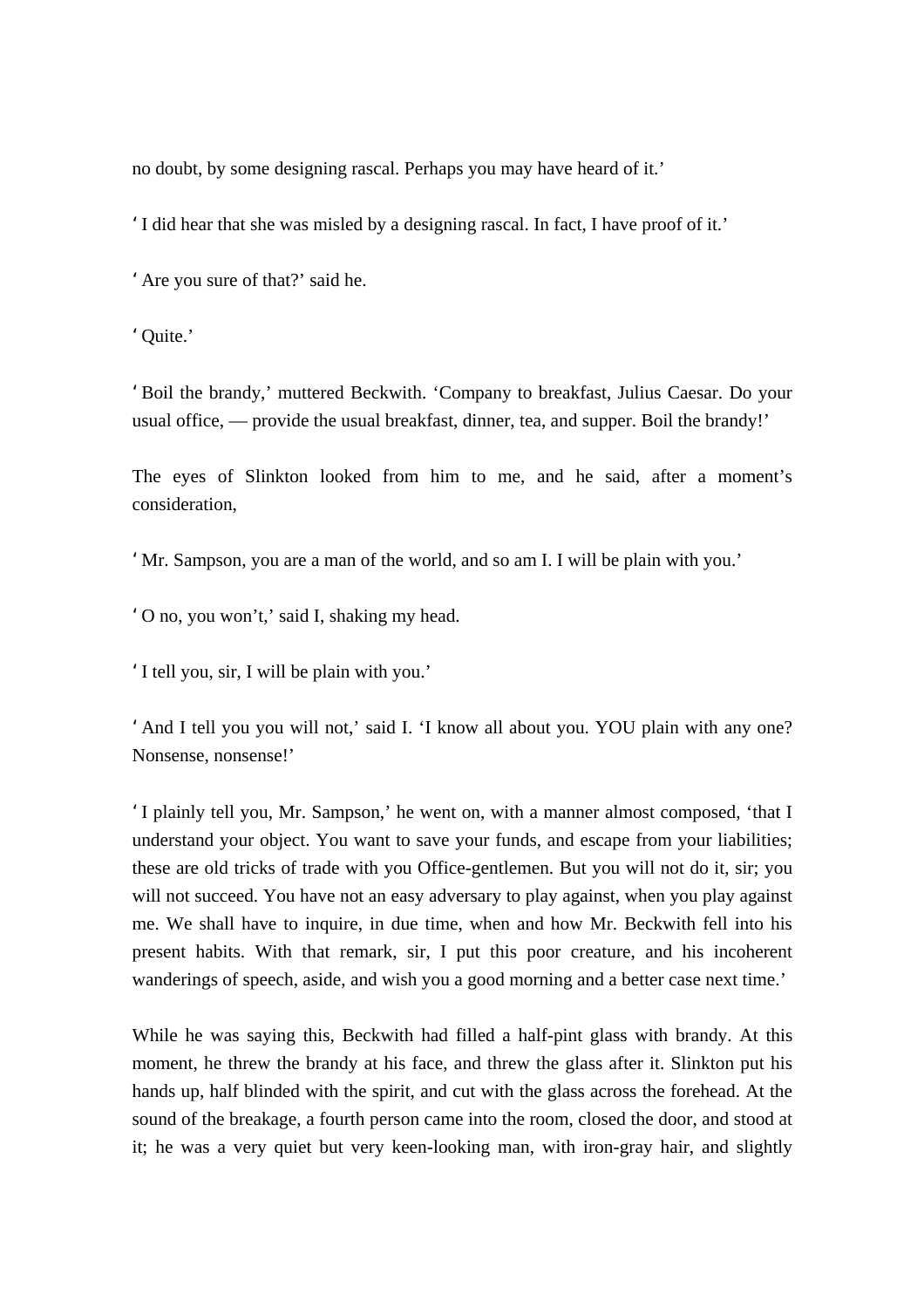lame.

Slinkton pulled out his handkerchief, assuaged the pain in his smarting eyes, and dabbled the blood on his forehead. He was a long time about it, and I saw that in the doing of it, a tremendous change came over him, occasioned by the change in Beckwith, — who ceased to pant and tremble, sat upright, and never took his eyes off him. I never in my life saw a face in which abhorrence and determination were so forcibly painted as in Beckwith's then.

'Look at me, you villain,' said Beckwith, 'and see me as I really am. I took these rooms, to make them a trap for you. I came into them as a drunkard, to bait the trap for you. You fell into the trap, and you will never leave it alive. On the morning when you last went to Mr. Sampson's office, I had seen him first. Your plot has been known to both of us, all along, and you have been counter-plotted all along. What? Having been cajoled into putting that prize of two thousand pounds in your power, I was to be done to death with brandy, and, brandy not proving quick enough, with something quicker? Have I never seen you, when you thought my senses gone, pouring from your little bottle into my glass? Why, you Murderer and Forger, alone here with you in the dead of night, as I have so often been, I have had my hand upon the trigger of a pistol, twenty times, to blow your brains out!'

This sudden starting up of the thing that he had supposed to be his imbecile victim into a determined man, with a settled resolution to hunt him down and be the death of him, mercilessly expressed from head to foot, was, in the first shock, too much for him. Without any figure of speech, he staggered under it. But there is no greater mistake than to suppose that a man who is a calculating criminal, is, in any phase of his guilt, otherwise than true to himself, and perfectly consistent with his whole character. Such a man commits murder, and murder is the natural culmination of his course; such a man has to outface murder, and will do it with hardihood and effrontery. It is a sort of fashion to express surprise that any notorious criminal, having such crime upon his conscience, can so brave it out. Do you think that if he had it on his conscience at all, or had a conscience to have it upon, he would ever have committed the crime?

Perfectly consistent with himself, as I believe all such monsters to be, this Slinkton recovered himself, and showed a defiance that was sufficiently cold and quiet. He was white, he was haggard, he was changed; but only as a sharper who had played for a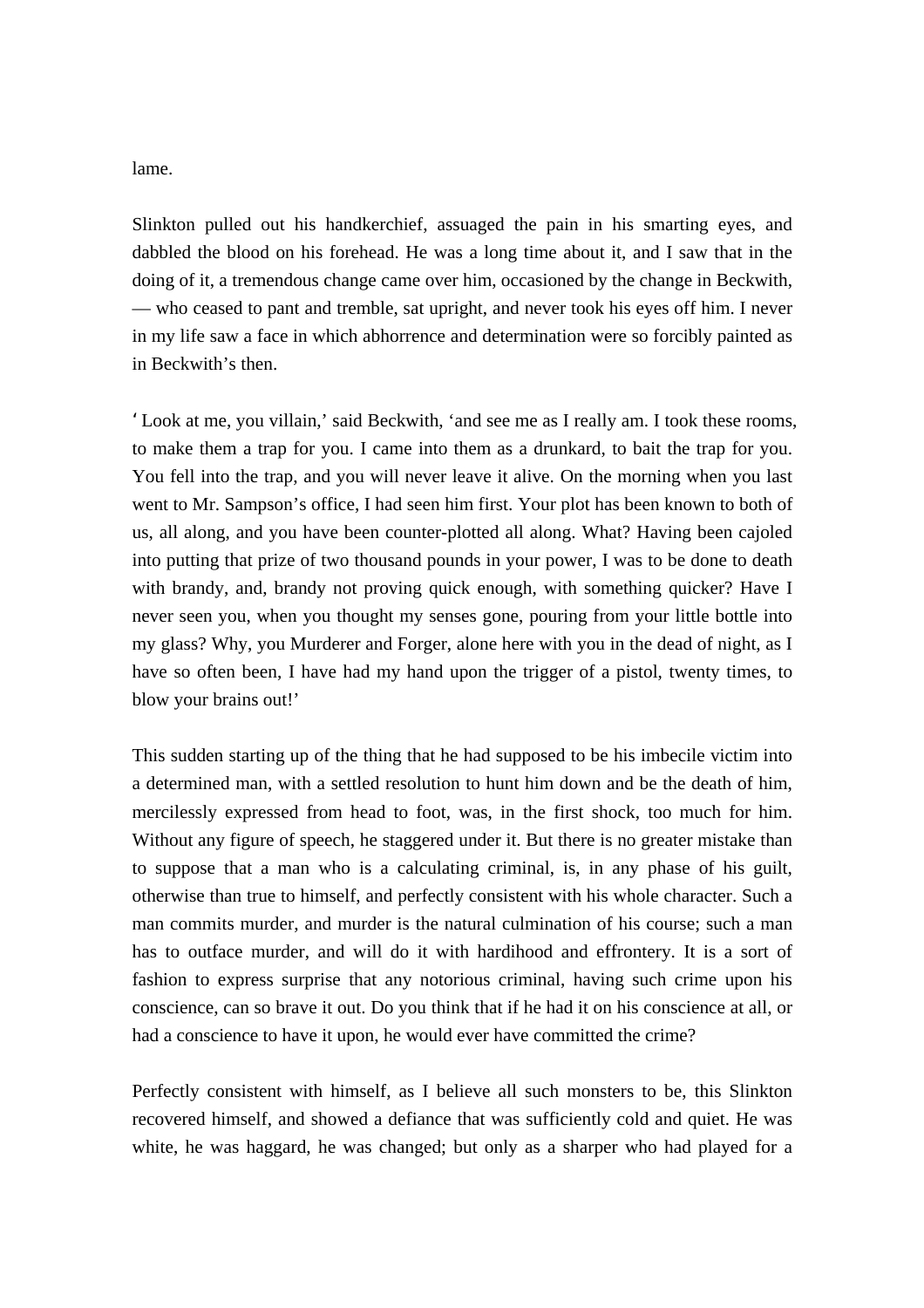great stake and had been outwitted and had lost the game.

'Listen to me, you villain,' said Beckwith, 'and let every word you hear me say be a stab in your wicked heart. When I took these rooms, to throw myself in your way and lead you on to the scheme that I knew my appearance and supposed character and habits would suggest to such a devil, how did I know that? Because you were no stranger to me. I knew you well. And I knew you to be the cruel wretch who, for so much money, had killed one innocent girl while she trusted him implicitly, and who was by inches killing another.'

Slinkton took out a snuff-box, took a pinch of snuff, and laughed.

'But see here,' said Beckwith, never looking away, never raising his voice, never relaxing his face, never unclenching his hand. 'See what a dull wolf you have been, after all! The infatuated drunkard who never drank a fiftieth part of the liquor you plied him with, but poured it away, here, there, everywhere — almost before your eyes; who bought over the fellow you set to watch him and to ply him, by outbidding you in his bribe, before he had been at his work three days — with whom you have observed no caution, yet who was so bent on ridding the earth of you as a wild beast, that he would have defeated you if you had been ever so prudent — that drunkard whom you have, many a time, left on the floor of this room, and who has even let you go out of it, alive and undeceived, when you have turned him over with your foot — has, almost as often, on the same night, within an hour, within a few minutes, watched you awake, had his hand at your pillow when you were asleep, turned over your papers, taken samples from your bottles and packets of powder, changed their contents, rifled every secret of your life!'

He had had another pinch of snuff in his hand, but had gradually let it drop from between his fingers to the floor; where he now smoothed it out with his foot, looking down at it the while.

'That drunkard,' said Beckwith, 'who had free access to your rooms at all times, that he might drink the strong drinks that you left in his way and be the sooner ended, holding no more terms with you than he would hold with a tiger, has had his master-key for all your locks, his test for all your poisons, his clue to your cipher-writing. He can tell you, as well as you can tell him, how long it took to complete that deed, what doses there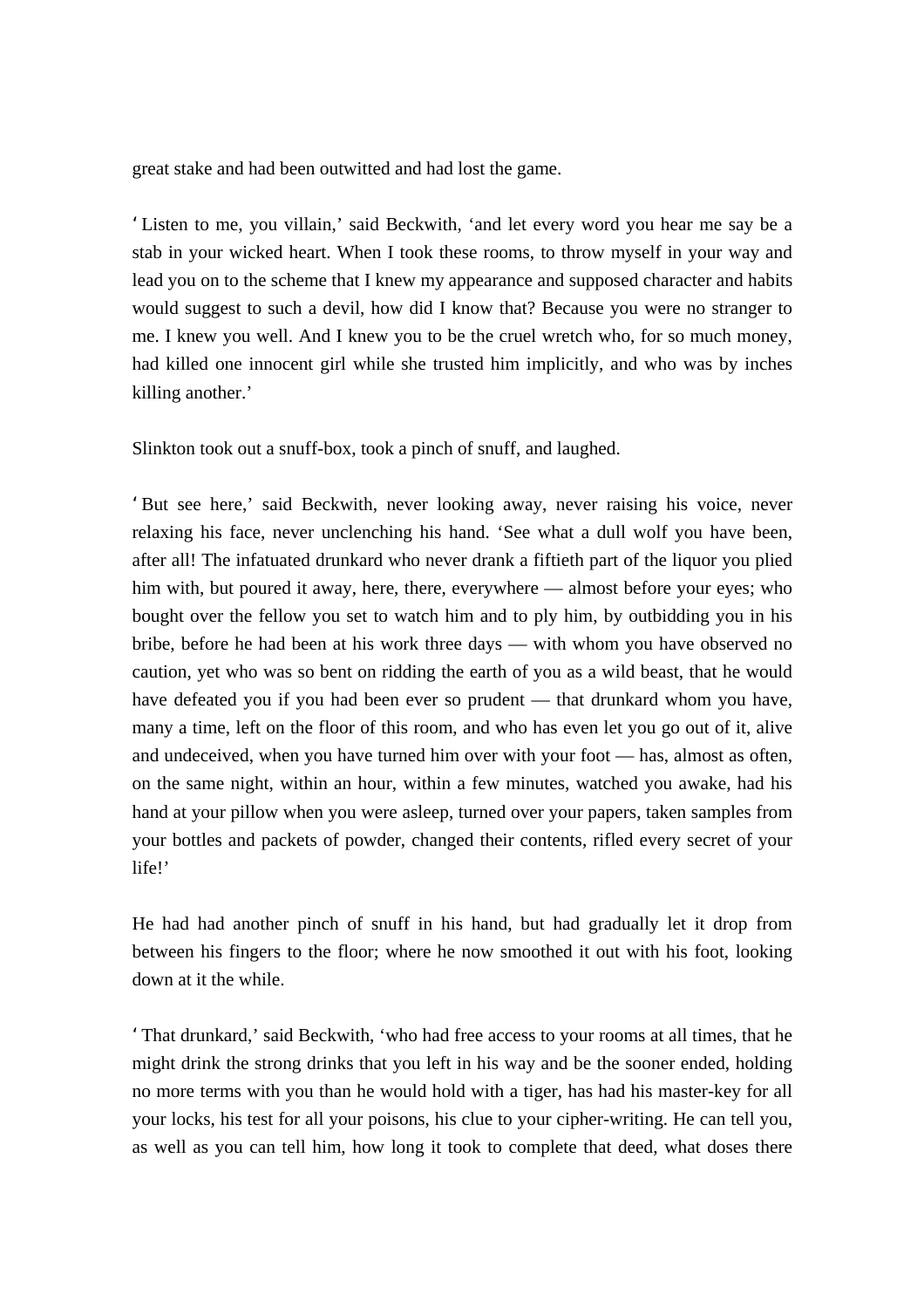were, what intervals, what signs of gradual decay upon mind and body; what distempered fancies were produced, what observable changes, what physical pain. He can tell you, as well as you can tell him, that all this was recorded day by day, as a lesson of experience for future service. He can tell you, better than you can tell him, where that journal is at this moment.'

Slinkton stopped the action of his foot, and looked at Beckwith.

'No,' said the latter, as if answering a question from him. 'Not in the drawer of the writing-desk that opens with a spring; it is not there, and it never will be there again.'

'Then you are a thief!' said Slinkton.

Without any change whatever in the inflexible purpose, which it was quite terrific even to me to contemplate, and from the power of which I had always felt convinced it was impossible for this wretch to escape, Beckwith returned,

'And I am your niece's shadow, too.'

With an imprecation Slinkton put his hand to his head, tore out some hair, and flung it to the ground. It was the end of the smooth walk; he destroyed it in the action, and it will soon be seen that his use for it was past.

Beckwith went on: 'Whenever you left here, I left here. Although I understood that you found it necessary to pause in the completion of that purpose, to avert suspicion, still I watched you close, with the poor confiding girl. When I had the diary, and could read it word by word,  $\frac{d}{dx}$  it was only about the night before your last visit to Scarborough,  $\frac{d}{dx}$ you remember the night? you slept with a small flat vial tied to your wrist, — I sent to Mr. Sampson, who was kept out of view. This is Mr. Sampson's trusty servant standing by the door. We three saved your niece among us.'

Slinkton looked at us all, took an uncertain step or two from the place where he had stood, returned to it, and glanced about him in a very curious way, — as one of the meaner reptiles might, looking for a hole to hide in. I noticed at the same time, that a singular change took place in the figure of the man, — as if it collapsed within his clothes, and they consequently became ill-shapen and ill-fitting.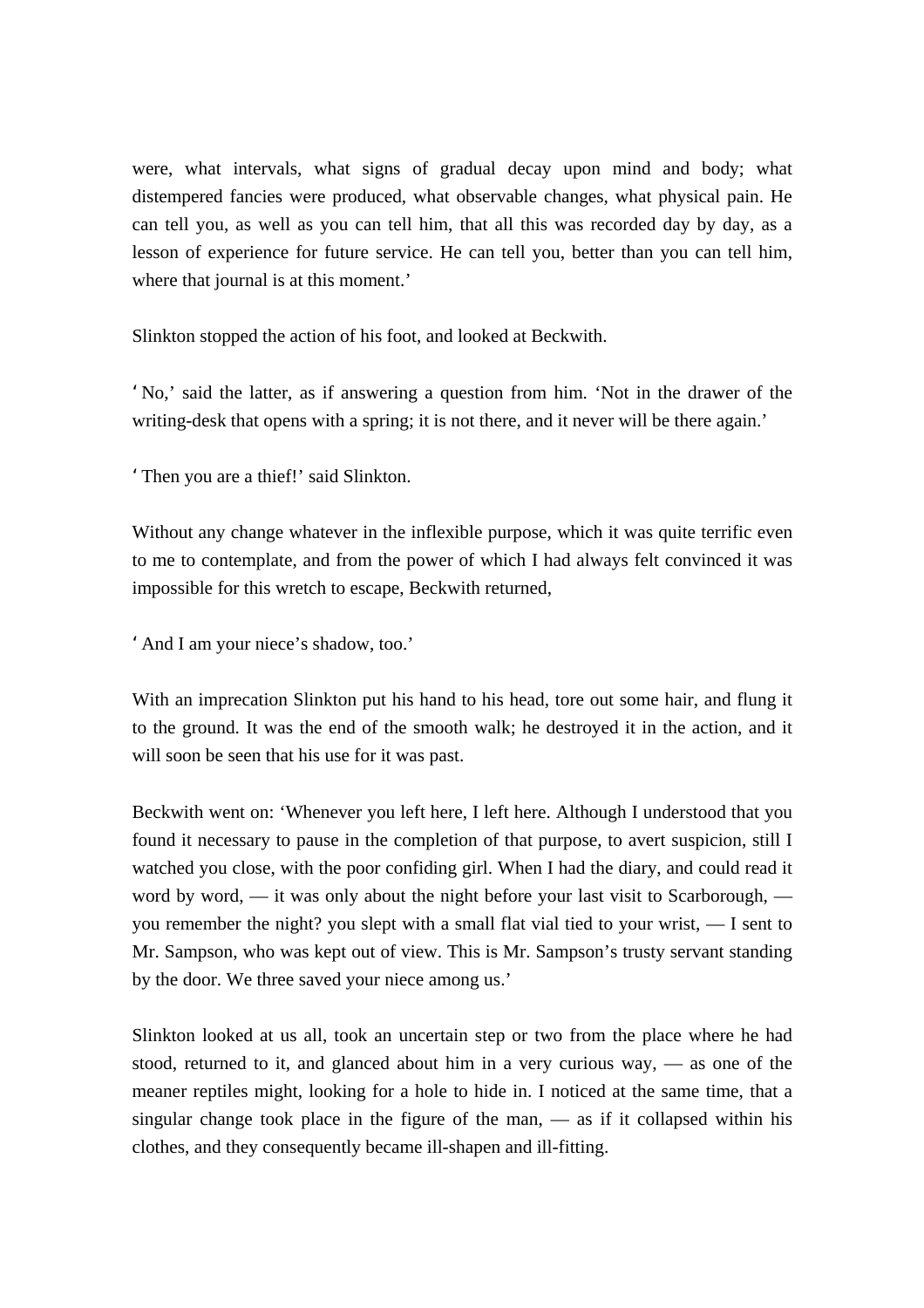'You shall know,' said Beckwith, 'for I hope the knowledge will be bitter and terrible to you, why you have been pursued by one man, and why, when the whole interest that Mr. Sampson represents would have expended any money in hunting you down, you have been tracked to death at a single individual's charge. I hear you have had the name of Meltham on your lips sometimes?'

I saw, in addition to those other changes, a sudden stoppage come upon his breathing.

'When you sent the sweet girl whom you murdered (you know with what artfully made-out surroundings and probabilities you sent her) to Meltham's office, before taking her abroad to originate the transaction that doomed her to the grave, it fell to Meltham's lot to see her and to speak with her. It did not fall to his lot to save her, though I know he would freely give his own life to have done it. He admired her;  $-1$ would say he loved her deeply, if I thought it possible that you could understand the word. When she was sacrificed, he was thoroughly assured of your guilt. Having lost her, he had but one object left in life, and that was to avenge her and destroy you.'

I saw the villain's nostrils rise and fall convulsively; but I saw no moving at his mouth.

'That man Meltham,' Beckwith steadily pursued, 'was as absolutely certain that you could never elude him in this world, if he devoted himself to your destruction with his utmost fidelity and earnestness, and if he divided the sacred duty with no other duty in life, as he was certain that in achieving it he would be a poor instrument in the hands of Providence, and would do well before Heaven in striking you out from among living men. I am that man, and I thank God that I have done my work!'

If Slinkton had been running for his life from swift-footed savages, a dozen miles, he could not have shown more emphatic signs of being oppressed at heart and labouring for breath, than he showed now, when he looked at the pursuer who had so relentlessly hunted him down.

'You never saw me under my right name before; you see me under my right name now. You shall see me once again in the body, when you are tried for your life. You shall see me once again in the spirit, when the cord is round your neck, and the crowd are crying against you!'